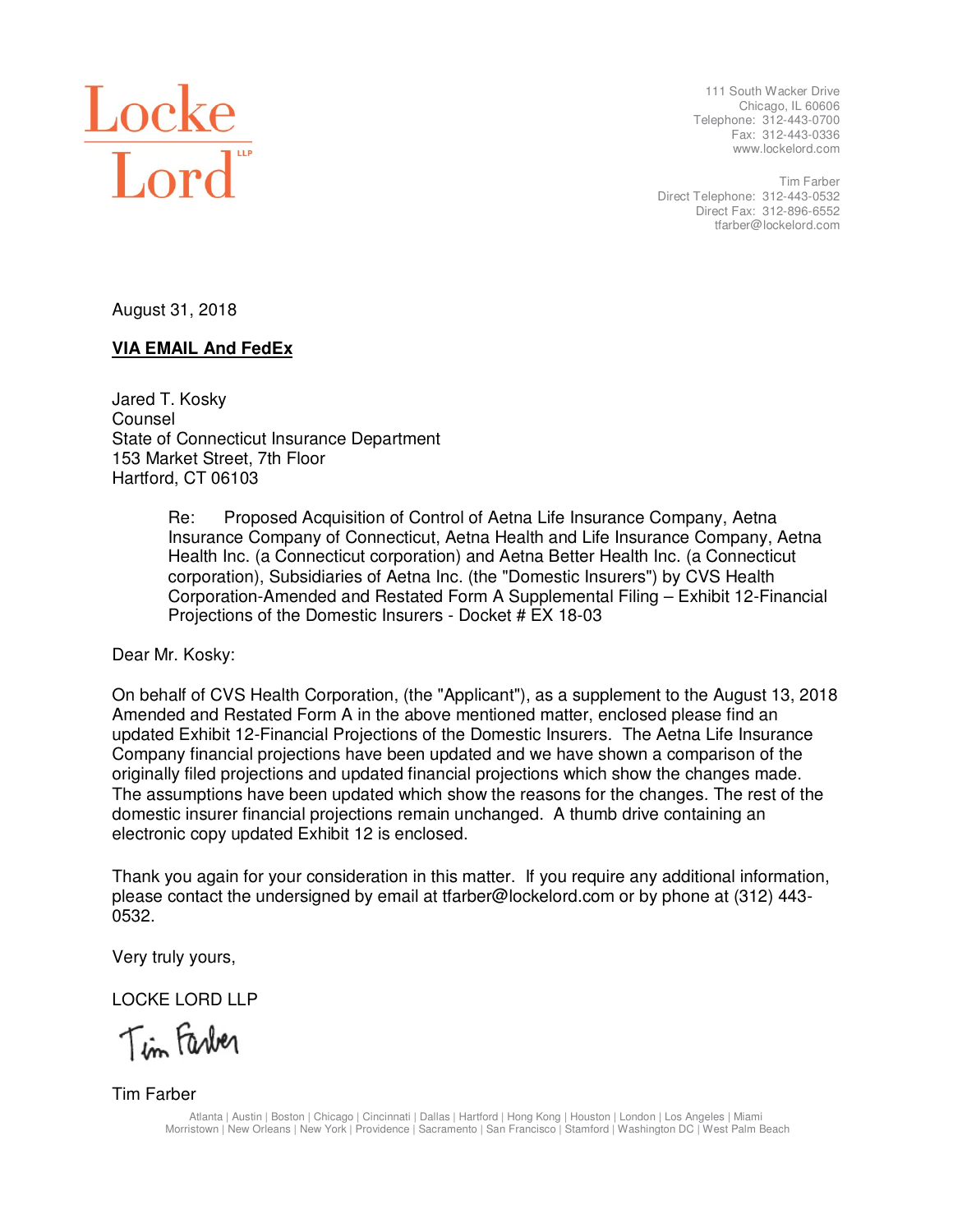August 31, 2018 Page 2

Enclosure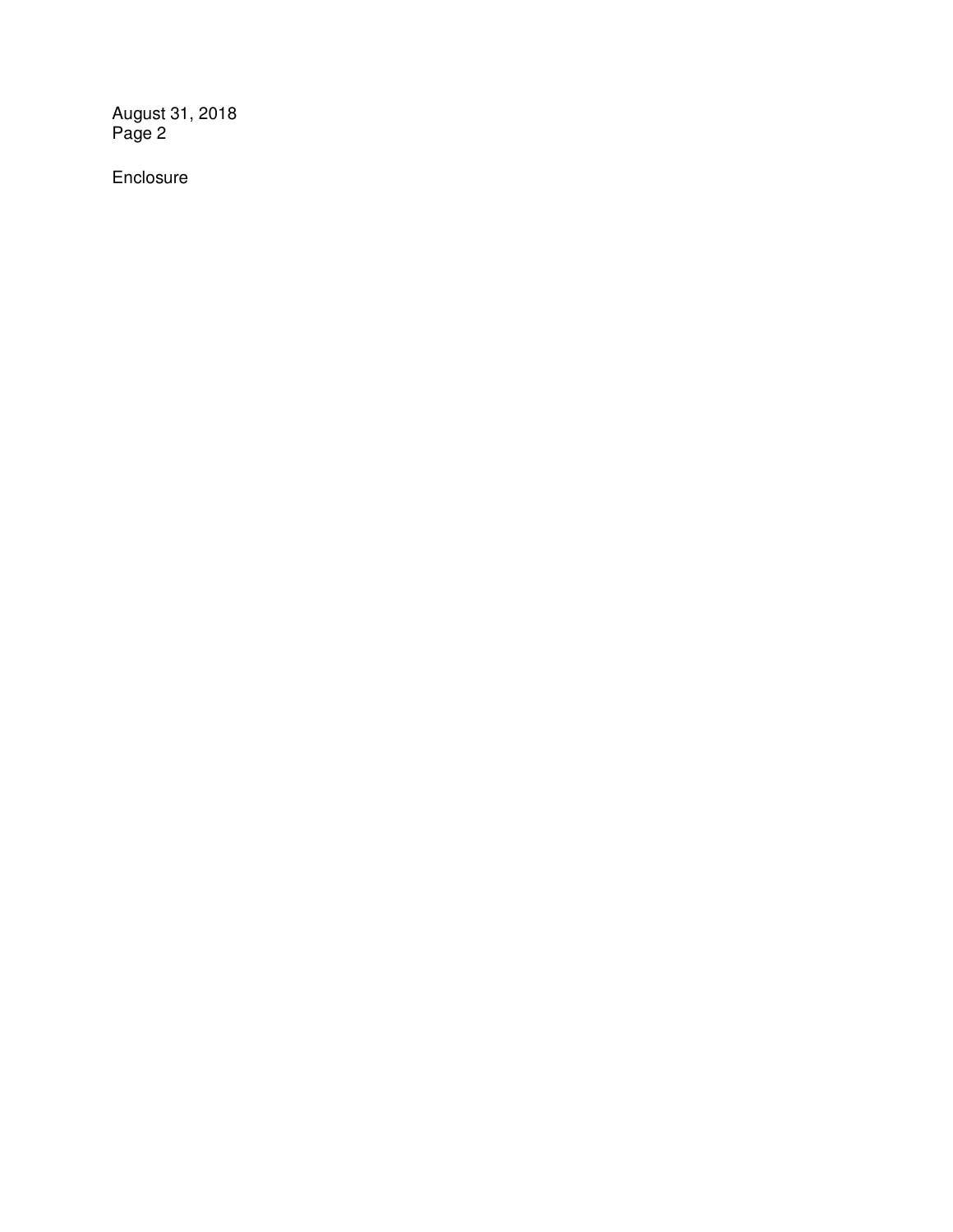# **Exhibit 12: Financial Projections of the Domestic Insurers**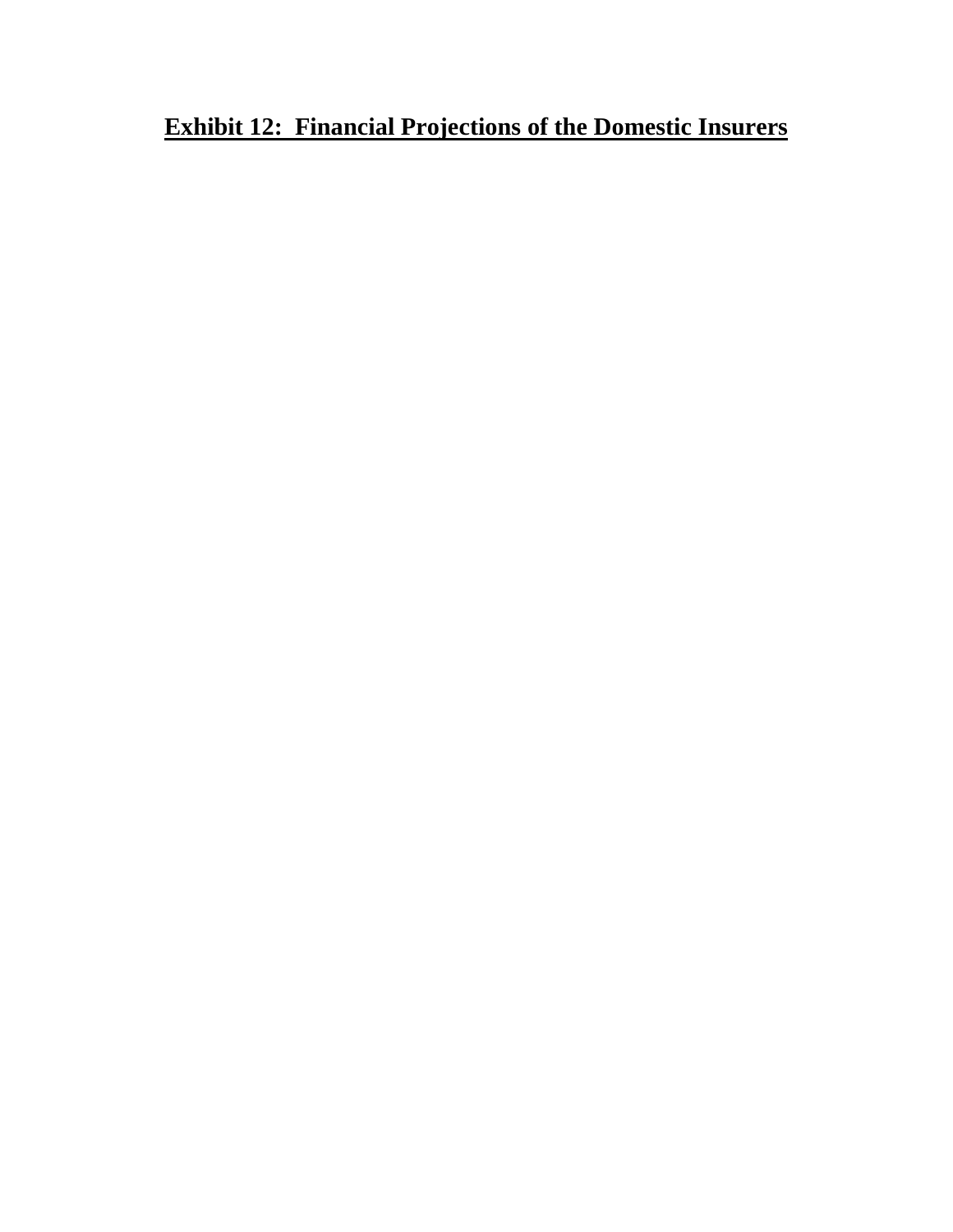|                                                       | <b>Aetna Life Insurance Company</b> |                |            |            |            |            |         |          |             |
|-------------------------------------------------------|-------------------------------------|----------------|------------|------------|------------|------------|---------|----------|-------------|
|                                                       |                                     | Original       |            |            | Updated    |            |         | Change   |             |
|                                                       | 2018                                | 2019           | 2020       | 2018       | 2019       | 2020       | 2018    | 2019     | 2020        |
| <b>Admitted Assets</b>                                |                                     |                |            |            |            |            |         |          |             |
| .<br>1. Bonds                                         | 9,084,000                           | 9,440,000      | 9,789,000  | 9,354,000  | 9,830,000  | 10,191,000 | 270,000 | 390,000  | 402,000     |
| <b>Stock</b>                                          | 64,000                              | 64,000         | 64,000     | 64,000     | 64,000     | 64,000     |         |          |             |
| Real Estate/Mortgage Investments                      | 1,575,000                           | 1,575,000      | 1,575,000  | 1,575,000  | 1,575,000  | 1,575,000  |         |          |             |
| <b>Affiliated Investments</b><br>14.                  |                                     | $\blacksquare$ |            |            | $\sim$     |            |         |          |             |
| <b>Affiliated Receivables</b><br>15.                  | 1,483,000                           | 1,483,000      | 1,483,000  | 1,483,000  | 1,483,000  | 1,483,000  |         |          |             |
| Cash/Cash Equivalents<br>I6.                          | 830,000                             | 830,000        | 830,000    | 830,000    | 830,000    | 830,000    |         |          |             |
| Separate Account Assets                               | 5,038,000                           | 5,038,000      | 5,038,000  | 5,038,000  | 5,038,000  | 5,038,000  |         |          |             |
| All Other Assets<br>8.                                | 4,798,000                           | 4,798,000      | 4,798,000  | 4,798,000  | 4,798,000  | 4,798,000  |         |          |             |
| 9. Total Assets                                       | 22,872,000                          | 23,228,000     | 23,577,000 | 23,142,000 | 23,618,000 | 23,979,000 | 270,000 | 390,000  | 402,000     |
| Liabilities                                           |                                     |                |            |            |            |            |         |          |             |
| 10. Losses (Unpaid Claims for Life & Health Policies) | 5,375,000                           | 5,375,000      | 5,375,000  | 5,375,000  | 5,375,000  | 5,375,000  |         |          |             |
| 11. Reserve for Life Policies                         | 137,000                             | 137,000        | 137,000    | 137,000    | 137,000    | 137,000    |         |          |             |
| 12. Reserve for Accident and Health Policies          | 1,913,000                           | 1,913,000      | 1,913,000  | 1,913,000  | 1,913,000  | 1,913,000  |         |          |             |
| 13. Ceded Reinsurance Payable                         | 313,000                             | 313,000        | 313,000    | 313,000    | 313,000    | 313,000    |         |          |             |
| 14. Payable to Parents, Subsidiaries & Affiliates     | 25,000                              | 25,000         | 25,000     | 25,000     | 25,000     | 25,000     |         |          |             |
| 15. All Other Liabilities                             | 6,332,000                           | 6,332,000      | 6,332,000  | 6,332,000  | 6,332,000  | 6,332,000  |         |          |             |
| 16. Asset Valuation Reserve(AVR)                      | 272,000                             | 272,000        | 272,000    | 272,000    | 272,000    | 272,000    |         |          |             |
| 17. Separate Account Liabilities                      | 5,038,000                           | 5,038,000      | 5,038,000  | 5,038,000  | 5,038,000  | 5,038,000  |         |          |             |
| 18. Total Liabilities(10+11+12+13+14+15+16+17)        | 19,405,000                          | 19,405,000     | 19,405,000 | 19,405,000 | 19,405,000 | 19,405,000 | 0       | $\bf{0}$ | $\mathbf 0$ |
| <b>Capital and Surplus</b>                            |                                     |                |            |            |            |            |         |          |             |
| 19. Capital Stock                                     | 63,000                              | 63,000         | 63,000     | 63,000     | 63,000     | 63,000     |         |          |             |
| 20. Gross Paid In and Contributed Surplus             | 1,407,000                           | 1,407,000      | 1,407,000  | 1,407,000  | 1,407,000  | 1,407,000  |         |          |             |
| 21. Surplus Notes                                     |                                     |                |            |            | $\sim$     |            |         |          |             |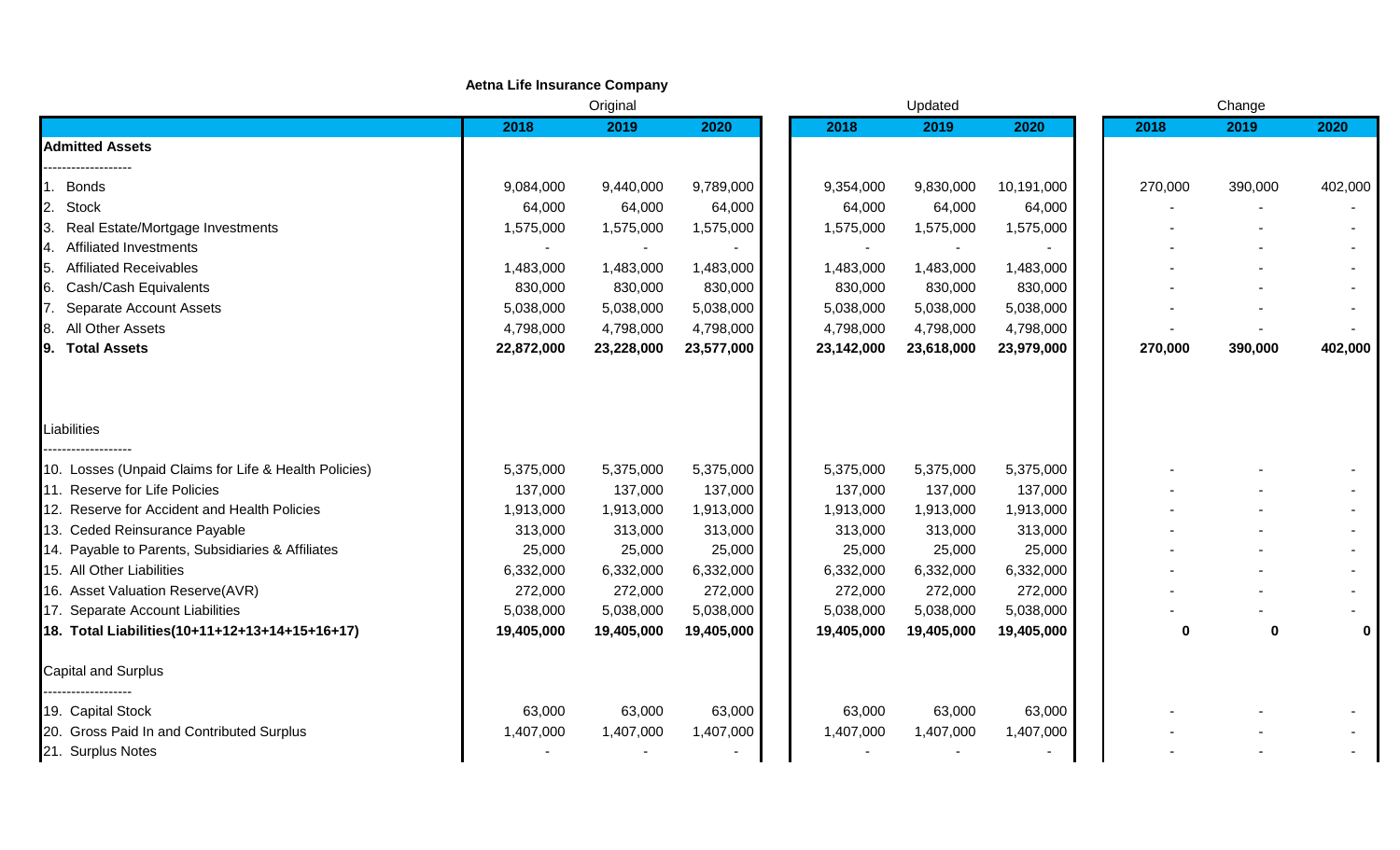| 22. Unassigned Surplus<br>23. Other Items(elaborate)                                         | 1,997,000         | 2,353,000         | 2,702,000         | 2,267,000         | 2,743,000         | 3,104,000         | 270,000       | 390,000     | 402,000     |
|----------------------------------------------------------------------------------------------|-------------------|-------------------|-------------------|-------------------|-------------------|-------------------|---------------|-------------|-------------|
| 24. Total Capital and Surplus(19+20+21+22+23)                                                | 3,467,000         | 3,823,000         | 4,172,000         | 3,737,000         | 4,213,000         | 4,574,000         | 270,000       | 390,000     | 402,000     |
|                                                                                              |                   |                   |                   |                   |                   |                   |               |             |             |
| 25. Authorized Control Level Risk-Based Capital<br>26. Calculated Risk-Based Capital (24/25) | 775,000<br>447.4% | 787,000<br>485.8% | 800,000<br>521.5% | 800,000<br>467.1% | 850,000<br>495.6% | 900,000<br>508.2% | 25,000        | 63,000      | 100,000     |
|                                                                                              |                   |                   |                   |                   |                   |                   |               |             |             |
|                                                                                              | 2018              | 2019              | 2020              | 2018              | 2019              | 2020              | 2018          | 2019        | 2020        |
| 1. Net Premiums (All Business)                                                               | 23,097,000        | 24,483,000        | 25,952,000        | 19,658,000        | 20,810,000        | 22,022,000        | (3,439,000)   | (3,673,000) | (3,930,000) |
| 2. Net Investment Income                                                                     | 537,000           | 553,000           | 570,000           | 480,000           | 508,000           | 538,000           | (57,000)      | (45,000)    | (32,000)    |
| 3. Reinsurance Ceding Commissions                                                            |                   |                   |                   |                   |                   |                   |               |             |             |
| 4. Miscellaneous Income                                                                      | 1,504,000         | 1,549,000         | 1,596,000         | 871,000           | 897,000           | 924,000           | (633,000)     | (652,000)   | (672,000)   |
| 5. Total (1+2+3+4)                                                                           | 25,138,000        | 26,585,000        | 28,118,000        | 21,009,000        | 22,215,000        | 23,484,000        | (4, 129, 000) | (4,370,000) | (4,634,000) |
| Less:                                                                                        |                   |                   |                   |                   |                   |                   |               |             |             |
| 6. Death Benefits                                                                            |                   |                   |                   |                   |                   |                   |               |             |             |
| 7. Matured Endowments                                                                        |                   |                   |                   |                   |                   |                   |               |             |             |
| 8. Annuity Benefits                                                                          | 493,000           | 523,000           | 554,000           | 447,000           | 474,000           | 502,000           | (46,000)      | (49,000)    | (52,000)    |
| 9. Accident and Health Policy Benefits                                                       | 16,192,000        | 17,135,000        | 18,135,000        | 15,676,000        | 16,589,000        | 17,557,000        | (516,000)     | (546,000)   | (578,000)   |
| 10. Surrender Benefits and Other Fund                                                        | 35,000            | 37,000            | 40,000            | 12,000            | 13,000            | 14,000            | (23,000)      | (24,000)    | (26,000)    |
| Withdrawals                                                                                  |                   |                   |                   |                   |                   |                   |               |             |             |
| 11. Group Conversions                                                                        |                   |                   |                   |                   |                   |                   |               |             |             |
| 12. Interest on Policy and Contract Funds                                                    | 6,000             | 6,000             | 6,000             | 15,000            | 15,000            | 15,000            | 9,000         | 9,000       | 9,000       |
| 13. Commissions on Premiums and Annuity                                                      | 731,000           | 775,000           | 821,000           | 480,000           | 509,000           | 539,000           | (251,000)     | (266,000)   | (282,000)   |
| <b>Considerations - Direct Business</b>                                                      |                   |                   |                   |                   |                   |                   |               |             |             |
| 14. Commissions and Expense Allowances                                                       | 27,000            | 28,000            | 30,000            | 28,000            | 29,000            | 31,000            | 1,000         | 1,000       | 1,000       |
| on Reinsurance Assumed                                                                       |                   |                   |                   |                   |                   |                   |               |             |             |
| 15. Increase in Aggregate Reseves                                                            | 2,658,000         | 2,818,000         | 2,987,000         | (63,000)          | (67,000)          | (71,000)          | (2,721,000)   | (2,885,000) | (3,058,000) |
| 16. Net Transer (to) or from Separate                                                        | (72,000)          | (76,000)          | (81,000)          | (64,000)          | (68,000)          | (72,000)          | 8,000         | 8,000       | 9,000       |
| <b>Accounts Net of Reinsurance</b>                                                           |                   |                   |                   |                   |                   |                   |               |             |             |
| 17. Other Expenses *                                                                         | 2,039,000         | 2,162,000         | 2,292,000         | 2,034,000         | 2,156,000         | 2,285,000         | (5,000)       | (6,000)     | (7,000)     |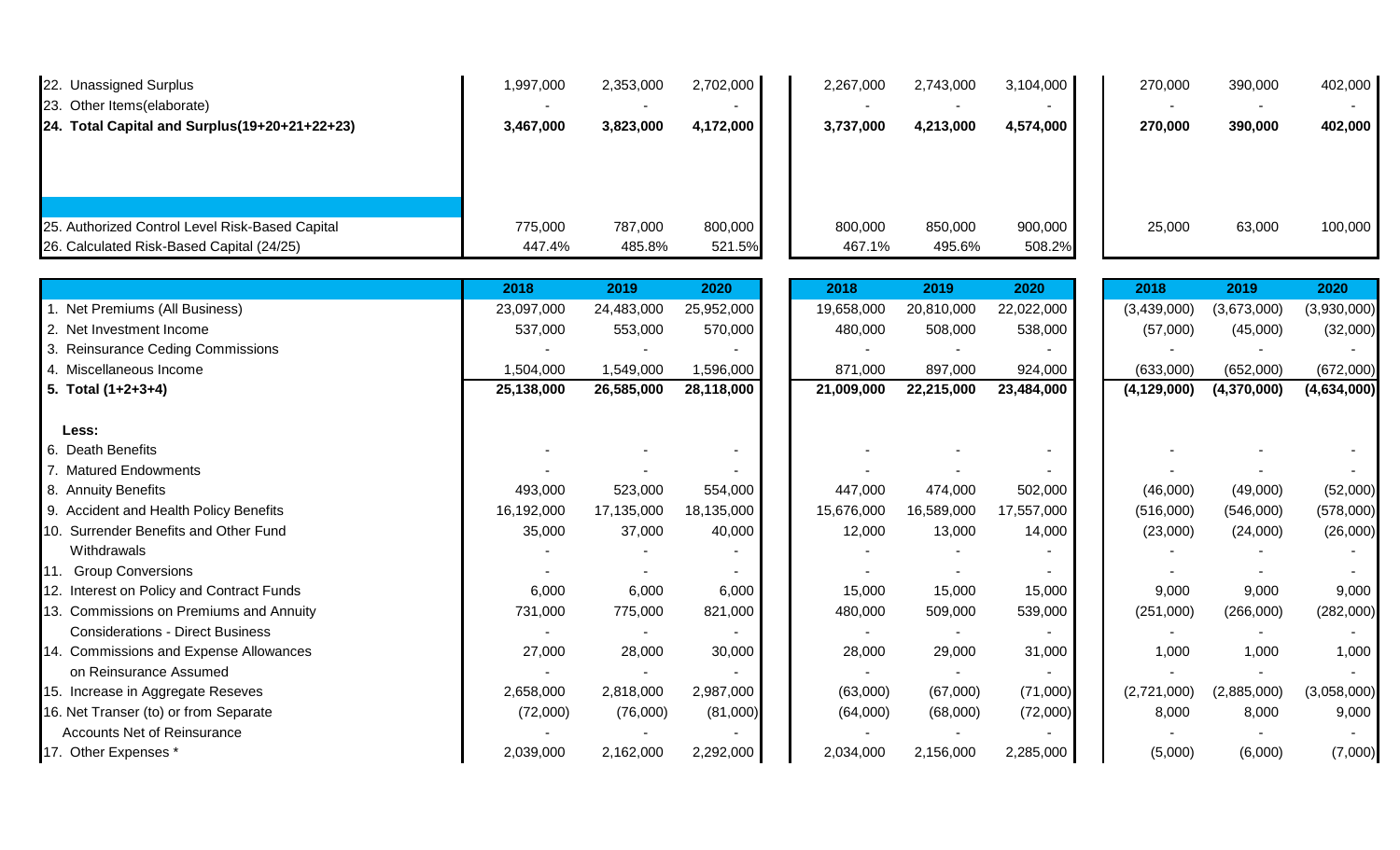| 24,784,000<br>18,565,000<br>19,650,000<br>20,800,000<br>(3,544,000)<br>(3,758,000)<br>18. Total Expenses (sum617)<br>22,109,000<br>23,408,000<br>19. Net Gain (Loss) from Operations Before<br>3,177,000<br>3,334,000<br>2,444,000<br>2,565,000<br>2,684,000<br>(585,000)<br>3,029,000<br>(612,000)<br>Dividends and Federal Income Taxes(5-17)<br>20. Federal Income Taxes<br>1,212,000<br>1,271,000<br>1,333,000<br>611,000<br>539,000<br>671,000<br>(601,000)<br>(732,000)<br>21. Net Realized Capital Gains (Losses)<br>22. Less Capital Gains Tax<br>1,817,000<br>1,906,000<br>2,001,000<br>1,833,000<br>2,026,000<br>2,013,000<br>120,000<br>23. Net Income((19-20)+(21-22))<br>16,000<br>24. Prior YE Surplus<br>3,467,000<br>3,823,000<br>2,904,000<br>3,737,000<br>4,213,000<br>270,000<br>2,650,000<br>254,000<br>25. Net Income<br>16,000<br>120,000<br>1,817,000<br>2,001,000<br>1,833,000<br>2,026,000<br>2,013,000<br>1,906,000<br>26. Capital Increases<br>27. Other Increases (Decreases)<br>28. Dividends to Stockholders<br>1,000,000<br>1,550,000<br>1,652,000<br>1,000,000<br>1,550,000<br>1,652,000<br>390,000<br>29. YE Surplus<br>270,000<br>3,823,000<br>4,172,000<br>3,737,000<br>4,213,000<br>4,574,000<br>3,467,000<br>*Itemize in Assumptions<br>2018<br>2018<br>2019<br>2020<br>2018<br>2019<br>2020<br>2019<br><b>Cash From Operations</b><br>Premiums Collected Net of Reinsurance<br>25,952,000<br>20,810,000<br>22,022,000<br>23,097,000<br>24,483,000<br>19,658,000<br>(3,439,000)<br>(3,673,000)<br>21,716,000<br><b>Benefits Paid</b><br>19,378,000<br>20,513,000<br>16,150,000<br>17,091,000<br>18,088,000<br>(3,228,000)<br>(3,422,000)<br>3. Underwriting Expenses Paid<br>2,072,000<br>2,196,000<br>2,328,000<br>2,415,000<br>2,559,000<br>2,712,000<br>343,000<br>363,000<br>4. Total Cash From Underwriting (L1-L2-L3)<br>1,908,000<br>1,222,000<br>1,647,000<br>1,774,000<br>1,093,000<br>1,160,000<br>(554,000)<br>(614,000)<br>553,000<br>5. Net Investment Income |         |         |         |         |         |          |          |                     |
|-----------------------------------------------------------------------------------------------------------------------------------------------------------------------------------------------------------------------------------------------------------------------------------------------------------------------------------------------------------------------------------------------------------------------------------------------------------------------------------------------------------------------------------------------------------------------------------------------------------------------------------------------------------------------------------------------------------------------------------------------------------------------------------------------------------------------------------------------------------------------------------------------------------------------------------------------------------------------------------------------------------------------------------------------------------------------------------------------------------------------------------------------------------------------------------------------------------------------------------------------------------------------------------------------------------------------------------------------------------------------------------------------------------------------------------------------------------------------------------------------------------------------------------------------------------------------------------------------------------------------------------------------------------------------------------------------------------------------------------------------------------------------------------------------------------------------------------------------------------------------------------------------------------------------------------------------------------------------------------------------------------------|---------|---------|---------|---------|---------|----------|----------|---------------------|
|                                                                                                                                                                                                                                                                                                                                                                                                                                                                                                                                                                                                                                                                                                                                                                                                                                                                                                                                                                                                                                                                                                                                                                                                                                                                                                                                                                                                                                                                                                                                                                                                                                                                                                                                                                                                                                                                                                                                                                                                                 |         |         |         |         |         |          |          | (3,984,000)         |
|                                                                                                                                                                                                                                                                                                                                                                                                                                                                                                                                                                                                                                                                                                                                                                                                                                                                                                                                                                                                                                                                                                                                                                                                                                                                                                                                                                                                                                                                                                                                                                                                                                                                                                                                                                                                                                                                                                                                                                                                                 |         |         |         |         |         |          |          | (650,000)           |
|                                                                                                                                                                                                                                                                                                                                                                                                                                                                                                                                                                                                                                                                                                                                                                                                                                                                                                                                                                                                                                                                                                                                                                                                                                                                                                                                                                                                                                                                                                                                                                                                                                                                                                                                                                                                                                                                                                                                                                                                                 |         |         |         |         |         |          |          | (662,000)           |
|                                                                                                                                                                                                                                                                                                                                                                                                                                                                                                                                                                                                                                                                                                                                                                                                                                                                                                                                                                                                                                                                                                                                                                                                                                                                                                                                                                                                                                                                                                                                                                                                                                                                                                                                                                                                                                                                                                                                                                                                                 |         |         |         |         |         |          |          |                     |
|                                                                                                                                                                                                                                                                                                                                                                                                                                                                                                                                                                                                                                                                                                                                                                                                                                                                                                                                                                                                                                                                                                                                                                                                                                                                                                                                                                                                                                                                                                                                                                                                                                                                                                                                                                                                                                                                                                                                                                                                                 |         |         |         |         |         |          |          | 12,000              |
|                                                                                                                                                                                                                                                                                                                                                                                                                                                                                                                                                                                                                                                                                                                                                                                                                                                                                                                                                                                                                                                                                                                                                                                                                                                                                                                                                                                                                                                                                                                                                                                                                                                                                                                                                                                                                                                                                                                                                                                                                 |         |         |         |         |         |          |          | 390,000<br>12,000   |
|                                                                                                                                                                                                                                                                                                                                                                                                                                                                                                                                                                                                                                                                                                                                                                                                                                                                                                                                                                                                                                                                                                                                                                                                                                                                                                                                                                                                                                                                                                                                                                                                                                                                                                                                                                                                                                                                                                                                                                                                                 |         |         |         |         |         |          |          |                     |
|                                                                                                                                                                                                                                                                                                                                                                                                                                                                                                                                                                                                                                                                                                                                                                                                                                                                                                                                                                                                                                                                                                                                                                                                                                                                                                                                                                                                                                                                                                                                                                                                                                                                                                                                                                                                                                                                                                                                                                                                                 |         |         |         |         |         |          |          |                     |
|                                                                                                                                                                                                                                                                                                                                                                                                                                                                                                                                                                                                                                                                                                                                                                                                                                                                                                                                                                                                                                                                                                                                                                                                                                                                                                                                                                                                                                                                                                                                                                                                                                                                                                                                                                                                                                                                                                                                                                                                                 |         |         |         |         |         |          |          |                     |
|                                                                                                                                                                                                                                                                                                                                                                                                                                                                                                                                                                                                                                                                                                                                                                                                                                                                                                                                                                                                                                                                                                                                                                                                                                                                                                                                                                                                                                                                                                                                                                                                                                                                                                                                                                                                                                                                                                                                                                                                                 |         |         |         |         |         |          |          | 402,000             |
|                                                                                                                                                                                                                                                                                                                                                                                                                                                                                                                                                                                                                                                                                                                                                                                                                                                                                                                                                                                                                                                                                                                                                                                                                                                                                                                                                                                                                                                                                                                                                                                                                                                                                                                                                                                                                                                                                                                                                                                                                 |         |         |         |         |         |          |          |                     |
|                                                                                                                                                                                                                                                                                                                                                                                                                                                                                                                                                                                                                                                                                                                                                                                                                                                                                                                                                                                                                                                                                                                                                                                                                                                                                                                                                                                                                                                                                                                                                                                                                                                                                                                                                                                                                                                                                                                                                                                                                 |         |         |         |         |         |          |          |                     |
|                                                                                                                                                                                                                                                                                                                                                                                                                                                                                                                                                                                                                                                                                                                                                                                                                                                                                                                                                                                                                                                                                                                                                                                                                                                                                                                                                                                                                                                                                                                                                                                                                                                                                                                                                                                                                                                                                                                                                                                                                 |         |         |         |         |         |          |          | 2020                |
|                                                                                                                                                                                                                                                                                                                                                                                                                                                                                                                                                                                                                                                                                                                                                                                                                                                                                                                                                                                                                                                                                                                                                                                                                                                                                                                                                                                                                                                                                                                                                                                                                                                                                                                                                                                                                                                                                                                                                                                                                 |         |         |         |         |         |          |          |                     |
|                                                                                                                                                                                                                                                                                                                                                                                                                                                                                                                                                                                                                                                                                                                                                                                                                                                                                                                                                                                                                                                                                                                                                                                                                                                                                                                                                                                                                                                                                                                                                                                                                                                                                                                                                                                                                                                                                                                                                                                                                 |         |         |         |         |         |          |          | (3,930,000)         |
|                                                                                                                                                                                                                                                                                                                                                                                                                                                                                                                                                                                                                                                                                                                                                                                                                                                                                                                                                                                                                                                                                                                                                                                                                                                                                                                                                                                                                                                                                                                                                                                                                                                                                                                                                                                                                                                                                                                                                                                                                 |         |         |         |         |         |          |          | (3,628,000)         |
|                                                                                                                                                                                                                                                                                                                                                                                                                                                                                                                                                                                                                                                                                                                                                                                                                                                                                                                                                                                                                                                                                                                                                                                                                                                                                                                                                                                                                                                                                                                                                                                                                                                                                                                                                                                                                                                                                                                                                                                                                 |         |         |         |         |         |          |          | 384,000             |
|                                                                                                                                                                                                                                                                                                                                                                                                                                                                                                                                                                                                                                                                                                                                                                                                                                                                                                                                                                                                                                                                                                                                                                                                                                                                                                                                                                                                                                                                                                                                                                                                                                                                                                                                                                                                                                                                                                                                                                                                                 |         |         |         |         |         |          |          | (686,000)           |
| <b>6. Other Income</b><br>737,000<br>735,000<br>515,000<br>871,000<br>897,000<br>924,000<br>134,000<br>162,000                                                                                                                                                                                                                                                                                                                                                                                                                                                                                                                                                                                                                                                                                                                                                                                                                                                                                                                                                                                                                                                                                                                                                                                                                                                                                                                                                                                                                                                                                                                                                                                                                                                                                                                                                                                                                                                                                                  | 537,000 | 570,000 | 480,000 | 508,000 | 538,000 | (57,000) | (45,000) | (32,000)<br>409,000 |
| 7. Dividends to Policyholders<br>$\sim$                                                                                                                                                                                                                                                                                                                                                                                                                                                                                                                                                                                                                                                                                                                                                                                                                                                                                                                                                                                                                                                                                                                                                                                                                                                                                                                                                                                                                                                                                                                                                                                                                                                                                                                                                                                                                                                                                                                                                                         |         |         |         |         |         |          |          |                     |
| 8. Federal and Foreign Income Taxes (Paid) Recovered<br>(1,212,000)<br>(1,271,000)<br>(1, 333, 000)<br>(611,000)<br>(539,000)<br>(671,000)<br>601,000<br>732,000                                                                                                                                                                                                                                                                                                                                                                                                                                                                                                                                                                                                                                                                                                                                                                                                                                                                                                                                                                                                                                                                                                                                                                                                                                                                                                                                                                                                                                                                                                                                                                                                                                                                                                                                                                                                                                                |         |         |         |         |         |          |          | 662,000             |
| 9. Net Cash From Operations (L4+L5+L6-L7+L8)<br>1,709,000<br>1,791,000<br>1,660,000<br>1,833,000<br>2,026,000<br>2,013,000<br>124,000<br>235,000                                                                                                                                                                                                                                                                                                                                                                                                                                                                                                                                                                                                                                                                                                                                                                                                                                                                                                                                                                                                                                                                                                                                                                                                                                                                                                                                                                                                                                                                                                                                                                                                                                                                                                                                                                                                                                                                |         |         |         |         |         |          |          | 353,000             |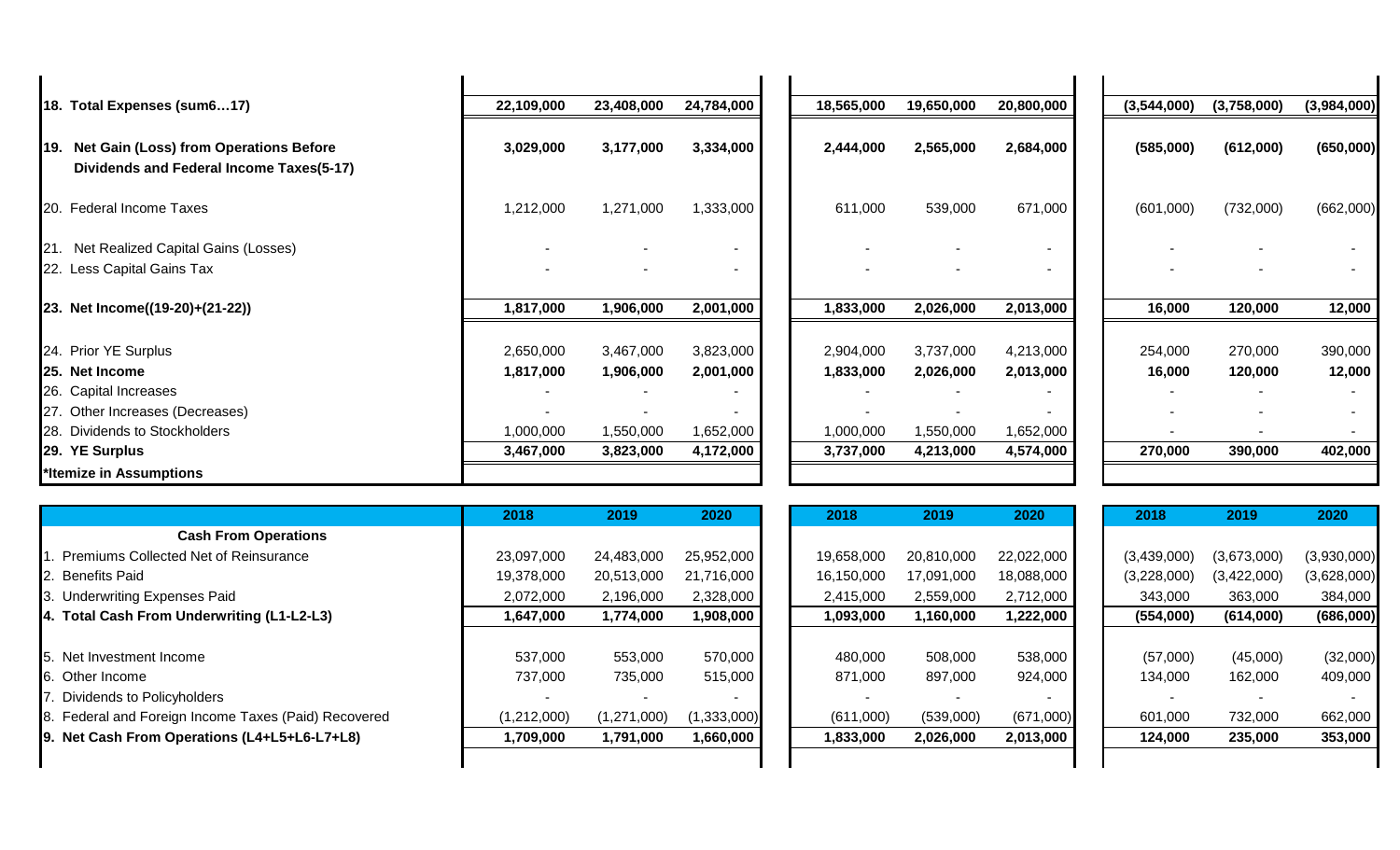| <b>Cash From Investments</b>                             |               |                          |               |             |             |             |           |                          |
|----------------------------------------------------------|---------------|--------------------------|---------------|-------------|-------------|-------------|-----------|--------------------------|
| 10. Net Cash from Investments                            | (570,000)     | (1,208,000)              | (301,000)     | (570,000)   | (476,000)   | (361,000)   |           | 732,000                  |
| <b>Cash From Financing and Misc Sources</b>              |               |                          |               |             |             |             |           |                          |
| 11. Capital and paid in Surplus                          |               | $\overline{\phantom{a}}$ | $\sim$        |             |             |             |           | $\overline{\phantom{a}}$ |
| 12. Surplus Notes                                        |               | $\overline{\phantom{a}}$ | <u>. на п</u> |             |             |             |           | $\sim$                   |
| 13. Borrowed Funds                                       |               |                          |               |             |             |             |           | $\overline{\phantom{a}}$ |
| 14. Dividends                                            | (1,000,000)   | (1,550,000)              | (1,652,000)   | (1,000,000) | (1,550,000) | (1,652,000) |           | $\sim$                   |
| 15. Other Cash Provided (Applied)                        | (2, 139, 000) | (2, 133, 000)            | (3,011,000)   | (2,263,000) | (3,100,000) | (3,304,000) | (124,000) | (967,000)                |
| 16. Net Cash from Financing and Misc Sources             |               |                          |               |             |             |             |           |                          |
| (L11+L12+L13-L14+L15)                                    | (1, 139, 000) | (583,000)                | (1,359,000)   | (1,263,000) | (1,550,000) | (1,652,000) | (124,000) | (967,000)                |
|                                                          |               |                          |               |             |             |             |           |                          |
| 17. Net Change in Cash, Cash Equivalents and Short -Term |               |                          |               |             |             |             |           |                          |
| Investments (L9+L10+L16)                                 |               | $\overline{\phantom{a}}$ |               |             |             |             |           |                          |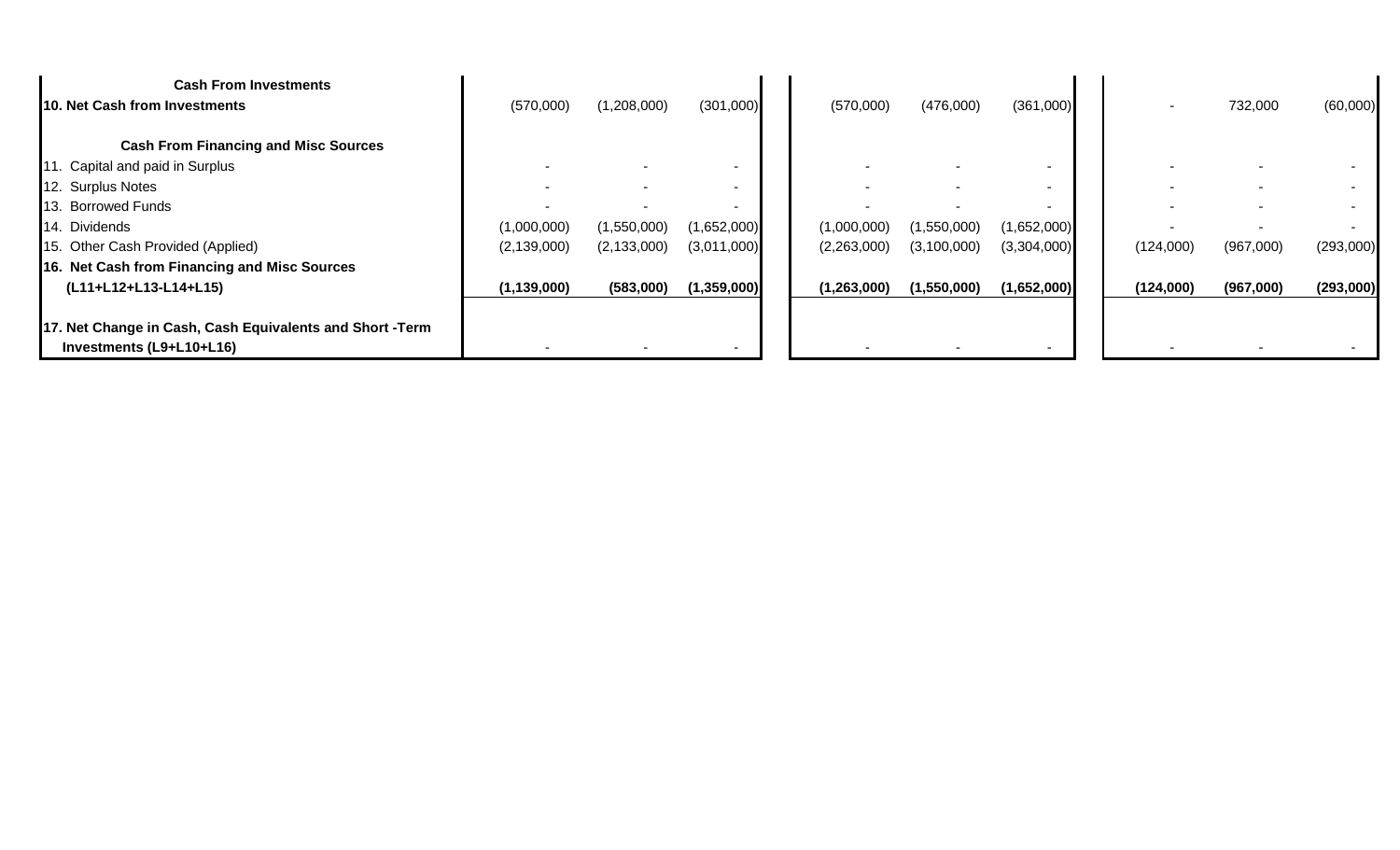## **Aetna Life Insurance Company Financial Projection Assumptions**

The Company's projected financial results contain high level assumptions and have been prepared with the best knowledge and judgment available at the time of their preparation. The projections are forward looking information and based on management's current estimates and assumptions. The projections are subject to significant uncertainties and other factors, many of which are beyond Aetna's control. Actual future results and other future events may differ materially from those reflected in the projections.

P&L projections provided earlier were based on Sept '17 actuals and incorrectly run rated certain Group Sale items. The current projections are based on Q2' 18 actuals and have been corrected to exclude group sale/one-time items.

Net gain from operations before income taxes for the projection period, primarily reflects growth/results in the Company's health care business.

Balance Sheet projections are based off income statement and Cash Flow projections are based off the projected Balance Sheet and Income Statement.

Bonds were adjusted to coincide with the changes in the unassigned funds (surplus) account as it's the primary category of assets for the Company.

All other assets and liabilities were assumed to be flat over the projection period.

Unassigned funds (surplus) for the projection period primarily reflects the capital management decisions of the Company and is primarily impacted by earnings and dividends over the period.

All other capital and surplus categories assumed constant over the projection period.

There is no forecast of realized capital gains/losses for the projection period as the Company does not forecast capital gains and losses activity.

The income tax rate is assumed to be 25% for 2018, 21% for 2019 and 25% for 2020.

Affiliated investments are included in other asset categories for the purpose of the projections.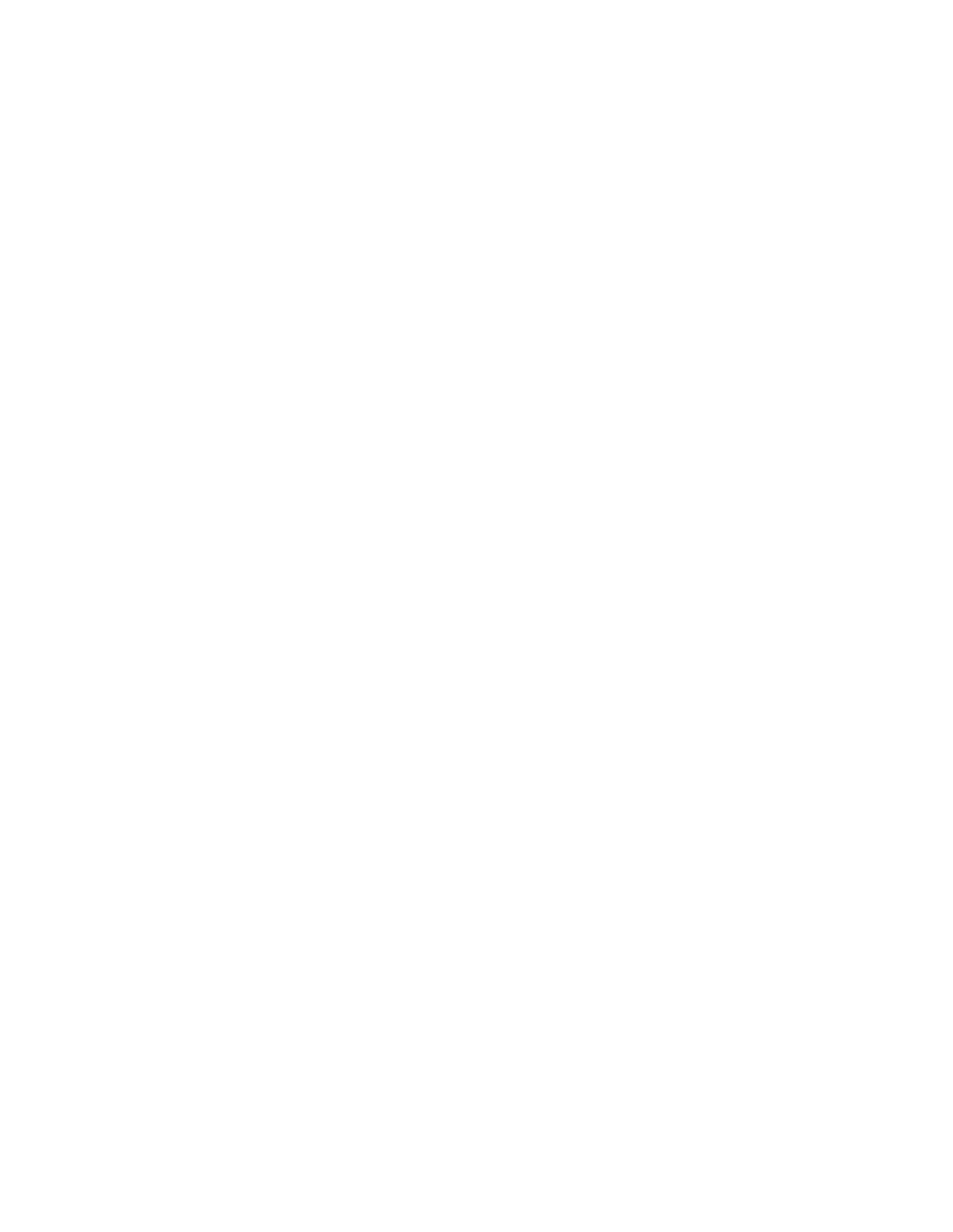# Aetna Insurance Company of Connecticut

 $\sim$   $\sim$ 

|                                                   | 2018     | 2019     | 2020     |
|---------------------------------------------------|----------|----------|----------|
| <b>Admitted Assets</b>                            |          |          |          |
| 1. Bonds                                          | 5,927    | 6,101    | 6,284    |
| 2. Common Stock                                   |          |          |          |
| 3. Real Estate/Mortgage Loans                     |          |          |          |
| 4. Affiliated Investments                         |          |          |          |
| 5. Affiliated Receivables                         |          |          |          |
| 6. Cash/Cash Equivalents                          | 2,381    | 2,381    | 2,381    |
| 7. All assets other than investments              | 173      | 173      | 173      |
| 8. Total Admitted Assets                          | 8,481    | 8,655    | 8,838    |
| Liabilities                                       |          |          |          |
| 9. Losses (Case & IBNR)                           | 217      | 200      | 183      |
| 10. Loss Adjustment Expenses                      |          |          |          |
| 11. Unearned Premiums                             |          |          |          |
| 12. Ceded Reinsurance Payable                     |          |          |          |
| 13. Payable to Parents, Subsidiaries & Affiliates | 24       | 24       | 24       |
| 14. All Other Liabilities                         | 172      | 172      | 172      |
| 15. Total Liabilities(9+10+11+12+13+14)           | 413      | 396      | 379      |
| <b>Capital and Surplus</b>                        |          |          |          |
| 16. Capital Stock                                 | 3,000    | 3,000    | 3,000    |
| 17. Gross Paid in and Contributed Surplus         | 11,736   | 11,736   | 11,736   |
| 18. Surplus Notes                                 |          |          |          |
| 19. Unassigned Surplus                            | (6,668)  | (6, 477) | (6, 277) |
| 20. Other Items(elaborate)                        |          |          |          |
| 21. Total Capital and Surplus(16+17+18+19+20)     | 8,068    | 8,259    | 8,459    |
| 25. Authorized Control Level Risk-Based Capital   | 62       | 62       | 62       |
| 26. Calculated Risk-Based Capital (24/25)         | 13012.9% | 13321.0% | 13643.5% |

A 1. 19. LOCATED AT EXECUTIVE COMPANY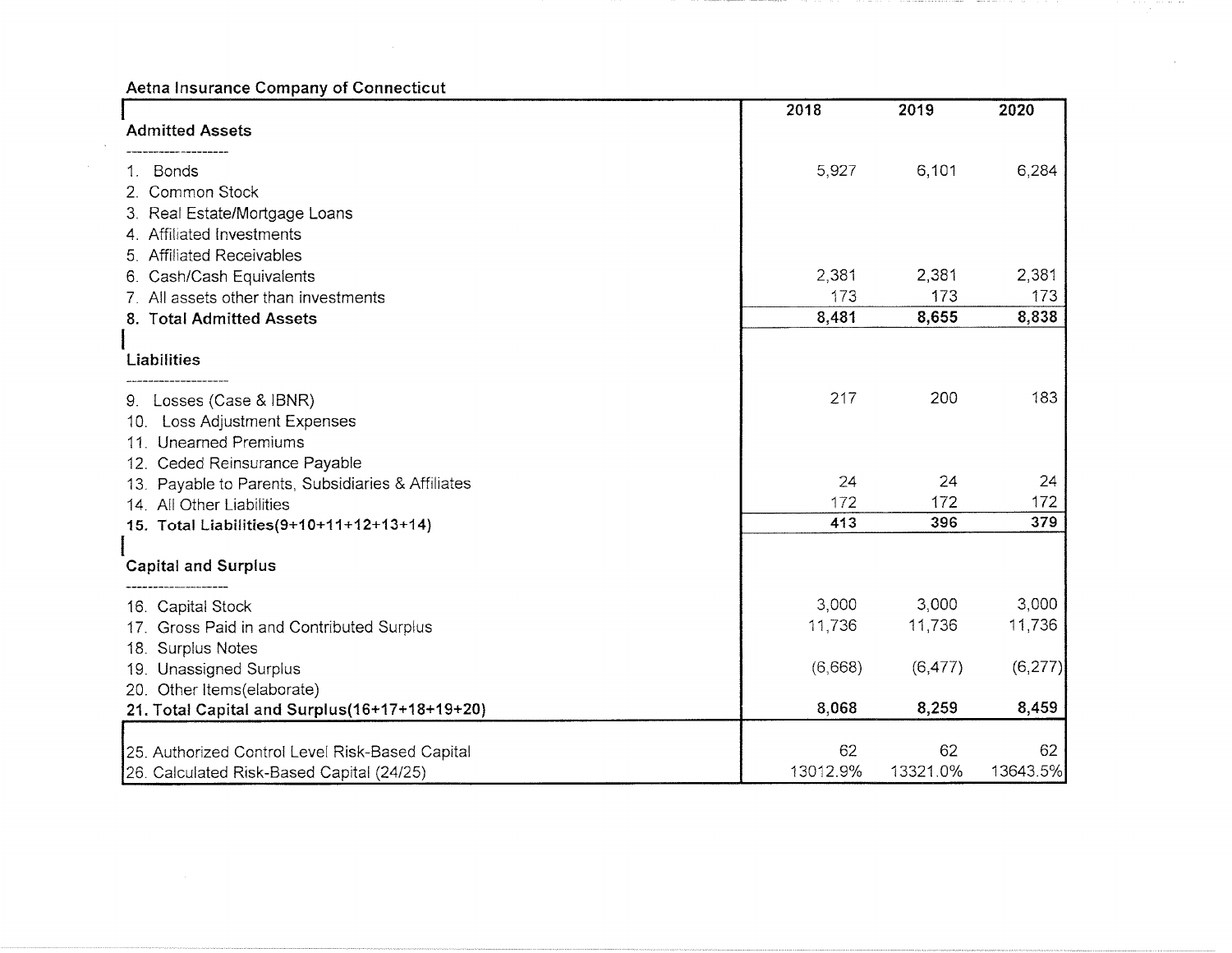| P&L Statement                                                         | 2018   | 2019  | $\frac{1}{2020}$ |
|-----------------------------------------------------------------------|--------|-------|------------------|
| 1. Net Premiums Earned                                                |        |       |                  |
| 2. Net Losses Incurred (Case & IBNR)                                  | (17)   | (17)  | (17)             |
| 3. Net Loss Adjustment Expenses Incurred                              |        |       |                  |
| 4. Direct and Assumed Commissions & Brokerage                         |        |       |                  |
| 5. Reinsurance Ceding Commissions                                     |        |       |                  |
| 6. Net Commissions Incurred (4-5)                                     |        |       |                  |
| 7. Other Contractual Agreements*                                      |        |       |                  |
| 8. Other Underwriting Expenses Incurred**                             | 140    | 140   | 140              |
| 9. Underwriting Gain (Loss) $(1-(2+3+6+7+8))$                         | (123)  | (123) | (123)            |
| 10. Net Investment Income                                             | 439    | 452   | 468              |
| 11. Other Income                                                      |        |       |                  |
| 12. Income Taxes Incurred                                             | 133    | 138   | 145              |
| 13. Net Operating Income (Loss) after taxes                           | 183    | 191   | 200              |
| 14. Prior YE Surplus                                                  | 15,885 | 8,068 | 8,259            |
| 15. Net Income                                                        | 183    | 191   | 200              |
| 16. Capital Increases                                                 |        |       |                  |
| 17. Other Increases (Decreases)                                       |        |       |                  |
| 18. Dividends to Stockholders                                         | 8,000  |       |                  |
| 19. YE Surplus                                                        | 8,068  | 8,259 | 8,459            |
| <b>Operating Percentages:</b>                                         |        |       |                  |
| <b>Net Premiums Earned</b>                                            |        |       |                  |
| 20. Net Losses Incurred to Net Premiums Earned(2/1)                   | 0.00%  | 0.00% | 0.00%            |
| 21. Net Loss Adjustment Expenses Incurred to Net Premiums Earned(3/1) | 0.00%  | 0.00% | 0.00%            |
| 22. Other Underwriting Expenses to Net Premiums Earned ((6+7+8)/1)    | 0.00%  | 0.00% | 0.00%            |
| 23. Net Underwriting Gain Or (Loss) (9/1)                             | 0.00%  | 0.00% | 0.00%            |
| <b>Other Percentages:</b>                                             |        |       |                  |
|                                                                       |        |       |                  |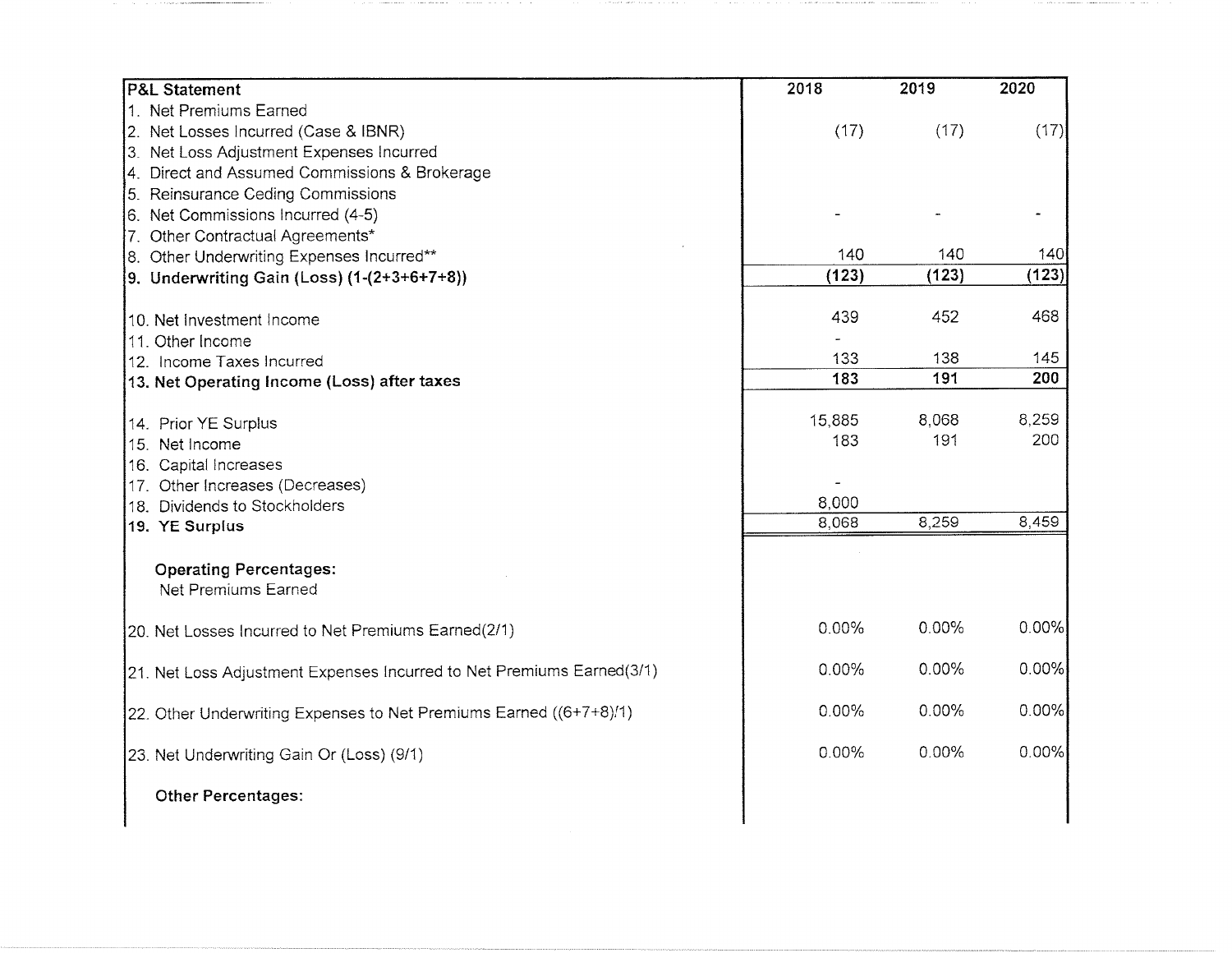| [24. Other Underwriting Expenses to Net Premiums Written]<br>$((6+7+8)$ /Total Net Premiums Written)) | n.a      | n.a   | n.a      |
|-------------------------------------------------------------------------------------------------------|----------|-------|----------|
| [25. Net Loss and Loss Adjustment Expenses Incurred to<br>Net Premiums Earned $((2+3)/1)$             | $0.00\%$ | 0.00% | $0.00\%$ |

| <b>Cash Flow Statement</b>                              | 2018    | 2019  | 2020  |
|---------------------------------------------------------|---------|-------|-------|
| <b>Cash From Operations</b>                             |         |       |       |
| 1. Premiums Collected Net of Reinsurance                |         |       |       |
| 2. Loss and Loss Adjustments Expenses Paid (Net of S&S) | (0)     |       |       |
| 3. Underwriting Expenses Paid                           |         |       |       |
| 4. Other Underwriting Income(expenses)                  | (140)   | (140) | (140) |
| 5. Total Cash From Underwriting (1-2-3+4)               | (140)   | (140) | (140) |
| 6. Net Investment Income                                | 439     | 452   | 468   |
| Other Income<br>7.                                      |         |       |       |
| 8. Dividends to Policyholders                           |         |       |       |
| 9. Federal and Foreign Income Taxes (Paid) Recovered    | (133)   | (138) | (145) |
| 10. Net Cash From Operations(5+6+7-8+9)                 | 166     | 174   | 183   |
|                                                         |         |       |       |
| <b>Cash From Investments</b>                            |         |       |       |
| 11. Net Cash from Investments                           | 7,834   | (174) | (183) |
|                                                         |         |       |       |
| <b>Cash From Financing and Misc Sources</b>             |         |       |       |
| 12. Capital and Paid in Surplus                         |         |       |       |
| 13. Surplus Notes                                       |         |       |       |
| 14. Borrowed Funds                                      |         |       |       |
| 15. Dividends                                           | 8,000   |       |       |
| 16. Other Cash Provided (applied)                       |         |       |       |
| 17. Net Cash from Financing and Misc. Sources           | (8,000) |       |       |
| 18. Net Change in Cash, Cash Equivalents and            |         |       |       |
| Short-Term Investments(10+11+17)                        | 0       | (0)   | (0)   |

 $\sim$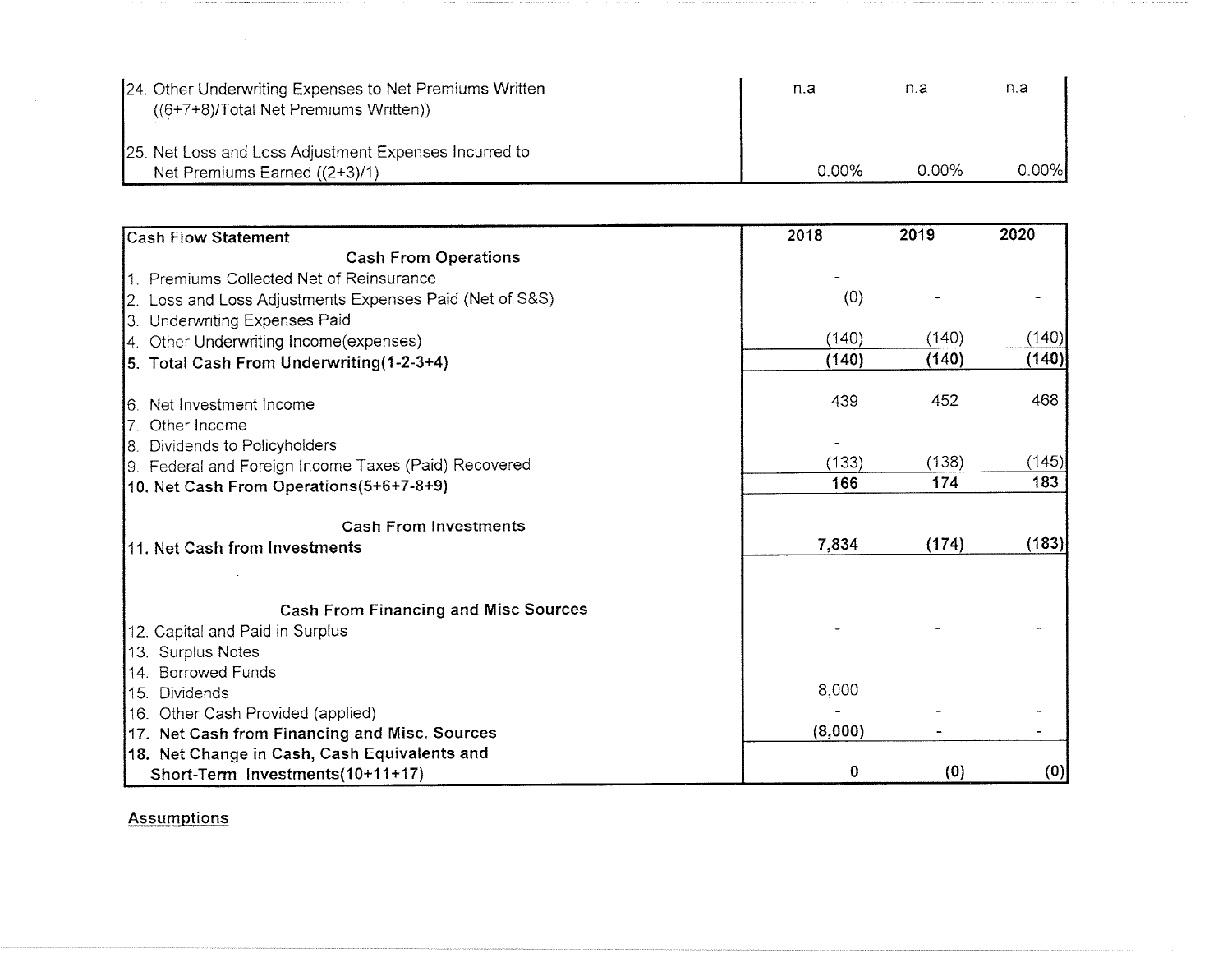The Company's projected financial results contain high level assumptions and have been prepared with the best knowledge and judgment available at the time of their preparation. The projections are forward looking information and based on management's current estimates and assumptions. The projections are subject to significant uncertainties and other factors, many of which are beyond Aetna's control. Actual future results and other future events may differ materially from those reflected in the projections.

Balance Sheet projections are based off income statement.

Cash Flow projections based off the projected Balance Sheet and Income Statement.

The Company has no active business, the only activity is immaterial run off of an assumed auto reserve.

Bonds was the category that was adjusted to coincide with the changes in the unassigned funds (surplus) account as it's the primary category of assets for the Company.

All other assets assumed constant over the projection period.

Reserves changes (auto run off) are consistent over the projection years and based upon the most recent estimate of 2017 reserve changes.

All other liabilities held constant over the projection period.

There is no forecast of realized capital gains/losses for the projection period as the Company does not forecast capital gains and losses activity.

The income tax rate is assumed to be 42% for all periods presented and does not include any potential impact from the 2017 tax reform bill.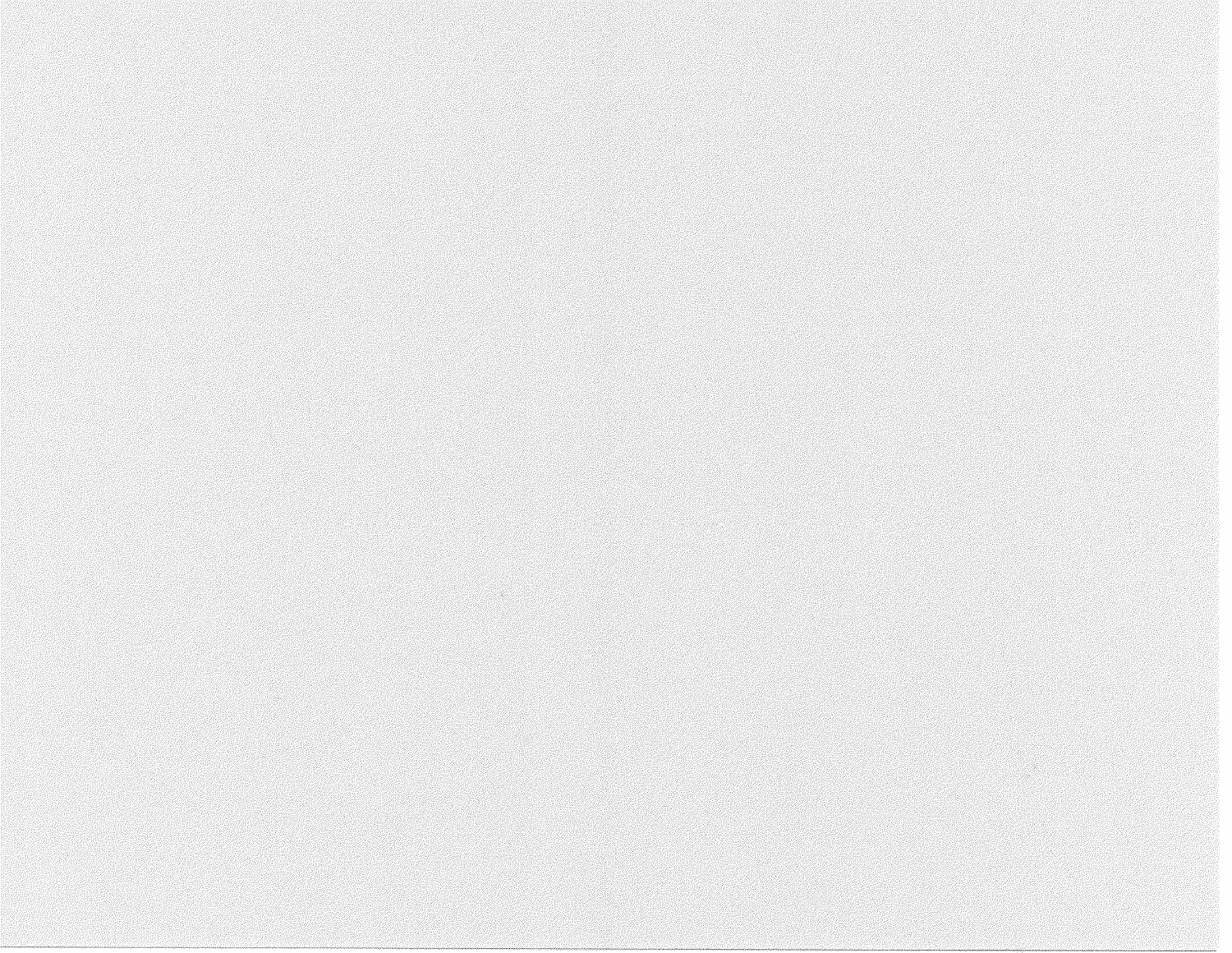| notha riodhin mor ja oomnootiodt oorpordtion<br><b>Balance Sheet</b> | 2018              | 2019    |           | 2020    |
|----------------------------------------------------------------------|-------------------|---------|-----------|---------|
| <b>Admitted Assets</b>                                               |                   |         |           |         |
| <b>Bonds</b>                                                         | 145,422           | 160,948 |           | 178,165 |
| <b>Stock</b><br>2.                                                   |                   |         |           |         |
| 3.<br>Real Estate/Mortgage Investments                               |                   |         |           |         |
| <b>Affiliated Investments</b><br>4.                                  |                   |         |           |         |
| <b>Affiliated Receivables</b><br>5.                                  |                   |         |           |         |
| Cash/Cash Equivalents<br>6.                                          | 2,428             |         | 2,692     | 2,980   |
| Aggregate write in for assets<br>7.                                  | 15,505            |         | 17,501    | 19,317  |
| Total Assets(1+2+3+4+5+6+7)<br>8.                                    | 163,356           | 181,141 |           | 200,462 |
| Liabilities                                                          |                   |         |           |         |
| 9. Losses (Unpaid Claims for Accident and Health Policies)           | 32,798            |         | 37,726    | 42,221  |
| 10. Unpaid claims adjustment expenses                                | 379               |         | 432       | 480     |
| 11. Reserve for Accident and Health Policies                         | 3,015             |         | 3,434     | 3,815   |
| 12. Ceded Reinsurance Payable                                        |                   |         |           |         |
| 13. Payable to Parents, Subsidiaries & Affiliates                    |                   |         |           |         |
| 14. MLR rebates                                                      |                   |         |           |         |
| 15. Premiums received in advanced                                    | 23,367            |         | 26,615    | 29,569  |
| 16. All other Liabilites                                             | 17,807            |         | 14,432    | 14,423  |
| 17. Total Liabilities (9+10+11+12+13+14+15+16)                       | 77,365            |         | 82,638    | 90,508  |
| <b>Capital and Surplus</b>                                           |                   |         |           |         |
| 18. Capital Stock                                                    | 0                 |         | 0         |         |
| 19. Gross Paid In and Contributed Surplus                            | 94,845            |         | 94,845    | 94,845  |
| 20. Surplus Notes                                                    |                   |         |           |         |
| 21. Unassigned Surplus                                               | (8, 854)          |         | 3,658     | 15,109  |
| 22. Other Items(elaborate)                                           |                   |         |           |         |
| 23. Total Capital and Surplus(18+19+20+21+22)                        | 85,991            |         | 98,503    | 109,954 |
|                                                                      |                   |         |           |         |
| 24. Authorized Control Level Risk-Based Capital                      | \$<br>$10,200$ \$ |         | 11,700 \$ | 13,100  |

the final contract constant contracts and the con-

#### Aetna Health Inc. (a Connecticut corporation)

**Automobile Act of Designation**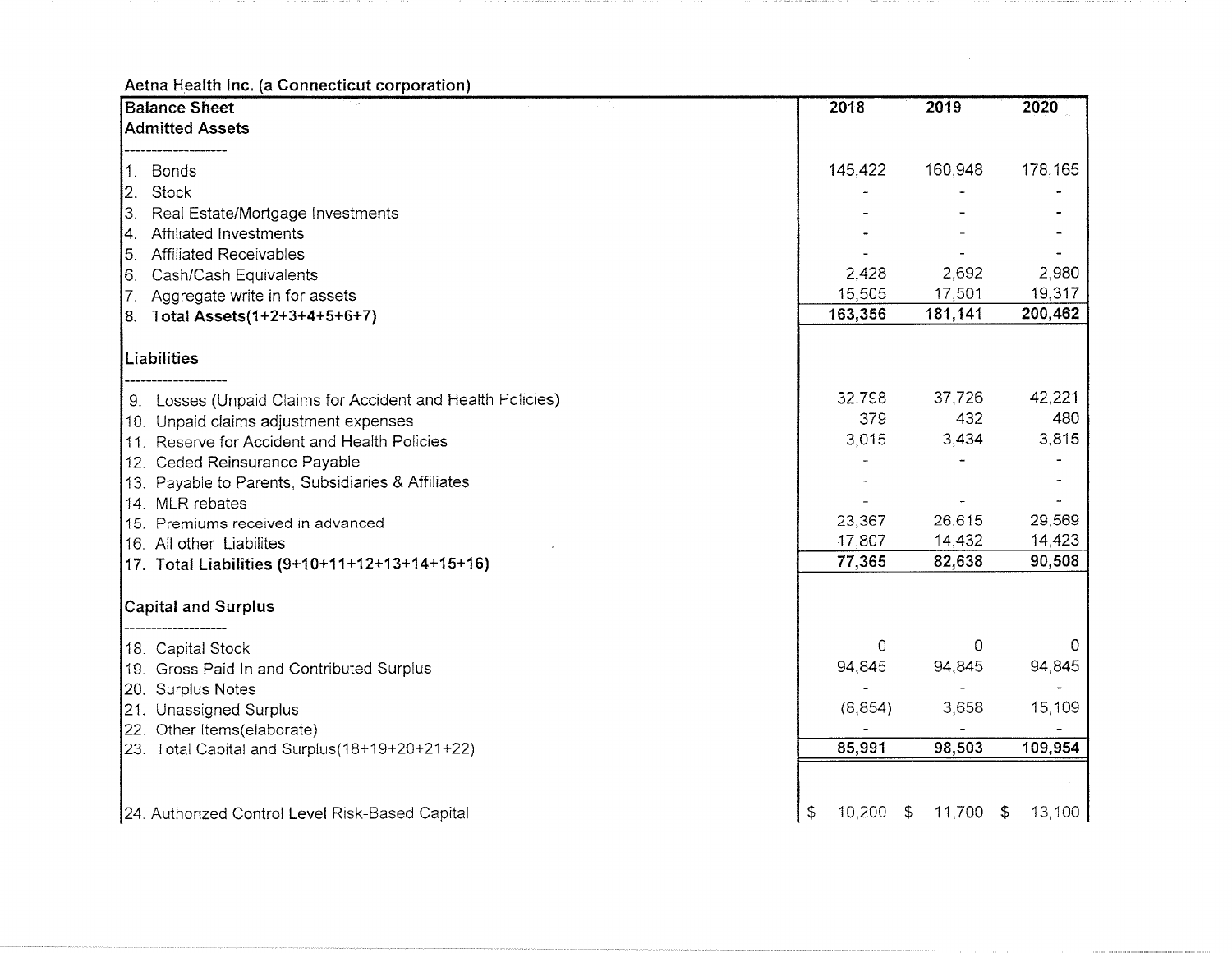| [25. Calculated Risk-Based Capital (23/24)                 | 843.0%  | 841.9%  | 839.3%  |
|------------------------------------------------------------|---------|---------|---------|
| P & L                                                      | 2018    | 2019    | 2020    |
| 1. Member months                                           | 368     | 417     | 463     |
| 2. Net Premium Income                                      | 303,954 | 346,204 | 384,633 |
| 3. Fee for Service                                         |         |         |         |
| 4. Risk Revenue                                            |         |         |         |
| 5. Change in unearned premium reserves                     |         |         |         |
| 6. Aggregate write in for other health related revenue     |         |         |         |
| 7. Aggregate write in for other non-health related revenue |         |         |         |
| 8. Total (L2+L3+L4+L5+L6+L7)                               | 303,954 | 346,204 | 384,633 |
|                                                            |         |         |         |
| <b>Hospital and Medical:</b>                               |         |         |         |
| 9. Hospital/Medical Benenfits                              | 204,196 | 234,879 | 262,867 |
| 10. Other professional Services                            | (0)     | (0)     | (0)     |
| 11. Prescription Drugs                                     | 36,337  | 41,797  | 46,777  |
| 12. Aggregate write ins for other hospital/medical         | 6,720   | 7,730   | 8,651   |
| 13. Subtotal (L9+L10+L11+L12)                              | 247,253 | 284,406 | 318,296 |
|                                                            |         |         |         |
| Less:                                                      |         |         |         |
| 14. Reinsurance recoveries                                 | 1,354   | 1,558   | 1,743   |
| 15. Total hospital and Medical (L13 -L14)                  | 245,899 | 282,849 | 316,553 |
| 16. Non health claims                                      |         |         |         |
| 17. Claims adjustment expenses                             | 3,875   | 4,413   | 4,903   |
| 18. General admin expenses                                 | 24,744  | 28,184  | 31,312  |
| 19. Increase in reserves for accident and health contacts  |         |         |         |
| 20. Total underwriting deductions (L15+L16+L17+L18+L19)    | 274,518 | 315,445 | 352,768 |
| 21. Net underwriting gain or loss (L8 -L20)                | 29,436  | 30,759  | 31,865  |
| 22. Net investment income earned                           | 4,045   | 4,607   | 5,119   |
| 23. Aggregate write in for other income or expenses        |         |         |         |
| 24. Federal Income Taxes                                   | 14,062  | 14,854  | 15,533  |
| 25. Net Realized Capital Gains (Losses)                    |         |         |         |
| 26. Less Capital Gains Tax                                 |         |         |         |
|                                                            |         |         |         |

 $19,419$ 

 $20,512$ 

21,451

27. Net Income (L21+L22+L23-L24+L25)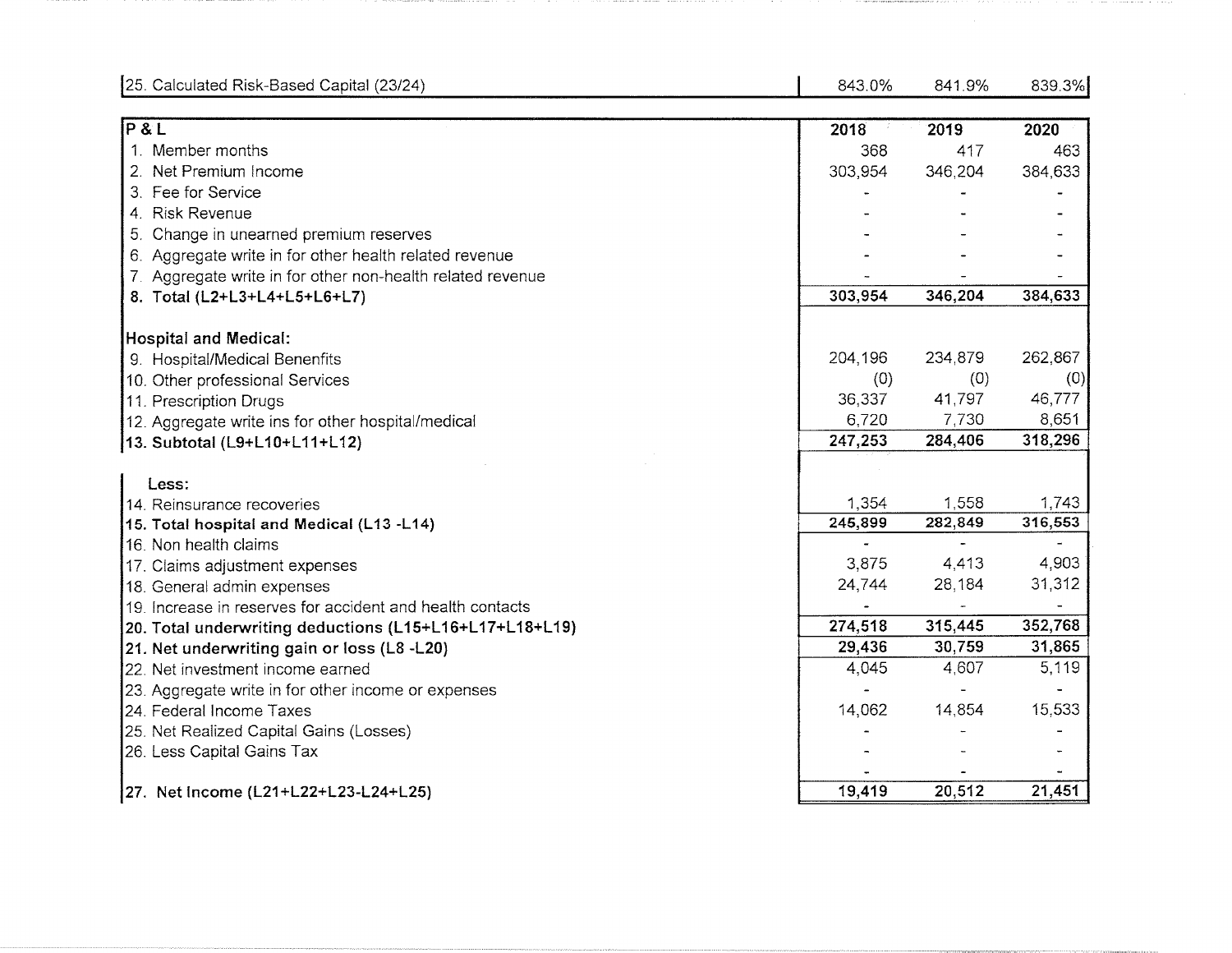| 28. Prior YE Surplus                 | 78.571 | 85,991 | 98,503  |
|--------------------------------------|--------|--------|---------|
| 129. Net Income                      | 19.419 | 20,512 | 21,451  |
| 30. Capital Increases                |        |        | -       |
| 31. Other Increases (Decreases)      |        |        |         |
| 32. Dividends to Stockholders        | 12,000 | 8.000  | 10,000  |
| 33. YE Surplus (L28+L29+L30+L31-L32) | 85,991 | 98,503 | 109,954 |
| <i>l*Itemize in Assumptions</i>      |        |        |         |

 $\alpha$  , and the contract of the contract space and the contract of the contract of the contract of the contract of the contract of the contract of the contract of the contract of the contract of the contract of the contrac

 $\mathcal{L}^{\text{max}}_{\text{max}}$ 

| <b>Cash Flow</b>                                     | 2018      | 2019      | 2020      |
|------------------------------------------------------|-----------|-----------|-----------|
| <b>Cash From Operations</b>                          |           |           |           |
| 1. Premiums Collected Net of Reinsurance             | 306,844   | 348,432   | 386,659   |
| 2. Benefits Paid                                     | 240,158   | 277,700   | 311,858   |
| 3. Underwriting Expenses Paid                        | 28,457    | 32,472    | 36,101    |
| 4. Total Cash From Underwriting (L1-L2-L3)           | 38,230    | 38,260    | 38,700    |
| Net Investment Income<br>.5.                         | 3,833     | 4,444     | 4,970     |
| 6. Other Income                                      |           |           |           |
| 7. Dividends to Policyholders                        |           |           |           |
| 8. Federal and Foreign Income Taxes (Paid) Recovered | (8, 345)  | (18, 342) | (15, 645) |
| 9. Net Cash From Operations (L4+L5+L6-L7+L8)         | 33,718    | 24,361    | 28,025    |
|                                                      |           |           |           |
| <b>Cash From Investments</b>                         |           |           |           |
| 10. Net Cash from Investments                        | (20, 648) | (15, 525) | (17, 218) |
| <b>Cash From Financing and Misc Sources</b>          |           |           |           |
| 11. Capital and paid in Surplus                      |           |           |           |
| 12. Surplus Notes                                    |           |           |           |
| 13. Borrowed Funds                                   |           |           |           |
| 14. Dividends                                        | 12,000    | 8,000     | 10,000    |
| 15. Other Cash Provided (Applied)                    | (742)     | (572)     | (520)     |
|                                                      |           |           |           |
| 16. Net Cash from Financing and Misc Sources         | (12, 742) | (8, 572)  | (10, 520) |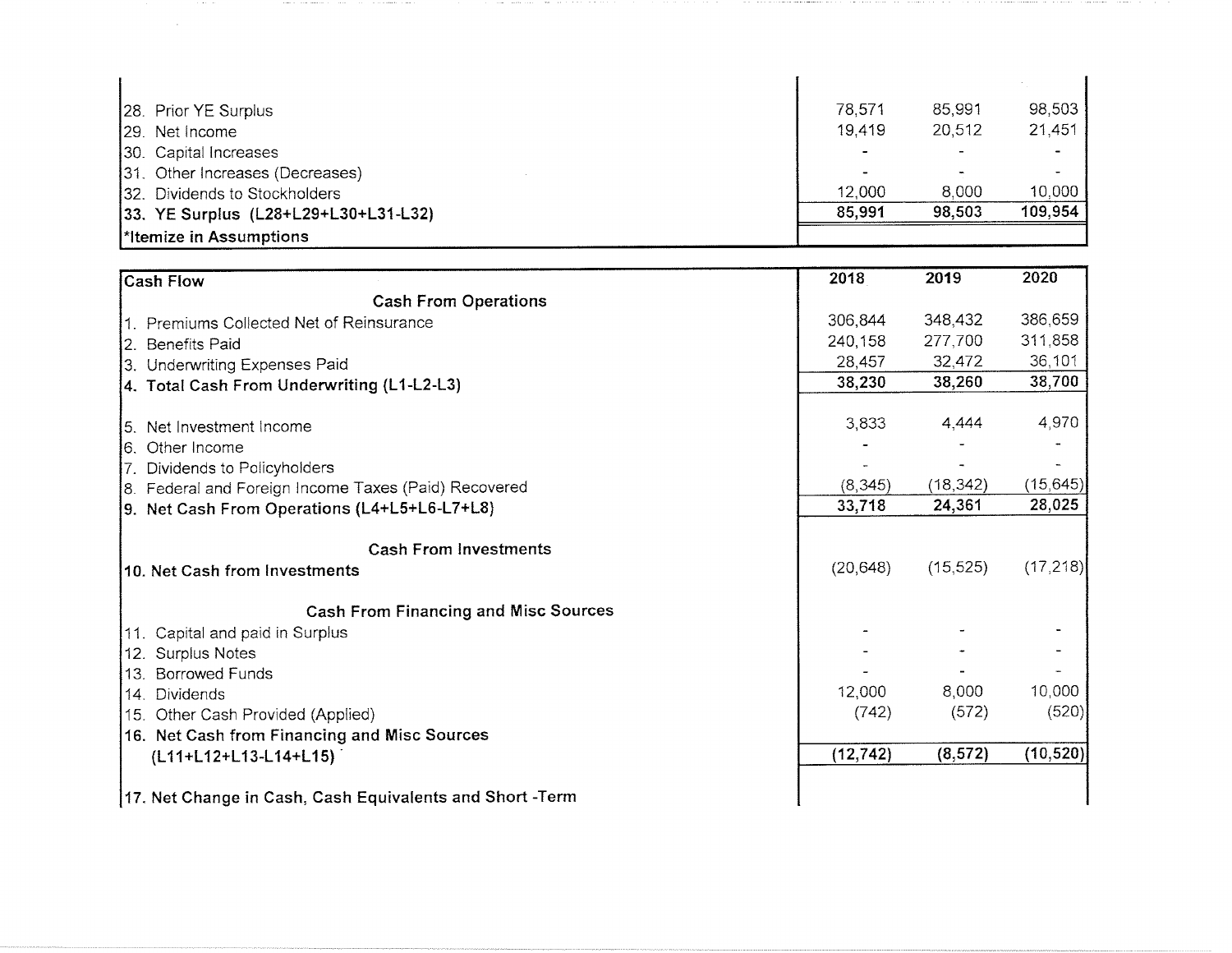| L10+L16)<br>Investments (L9+I | つつら<br>--- | 264 | 287 |
|-------------------------------|------------|-----|-----|
|                               |            |     |     |

The Company's projected financial results contain high level assumptions and have been prepared with the best knowledge and judgment available at the time of their preparation. The projections are forward looking information and based on management's current estimates and assumptions. The projections are subject to significant uncertainties and other factors, many of which are beyond Aetna's control. Actual future results and other future events may differ materially from those reflected in the projections.

The income tax rate is assumed to be 42% for all periods presented and does not include any potential impact from the 2017 tax reform bill.

Balance Sheet projections are based off income statement.

Cash Flow projections based off the projected Balance Sheet and Income Statement.

The Company's projections are based off Medicare projected growth (95% of business is Medicare).

There is no forecast of realized capital gains/losses for the projection period as the Company does not forecast capital gains and losses activity.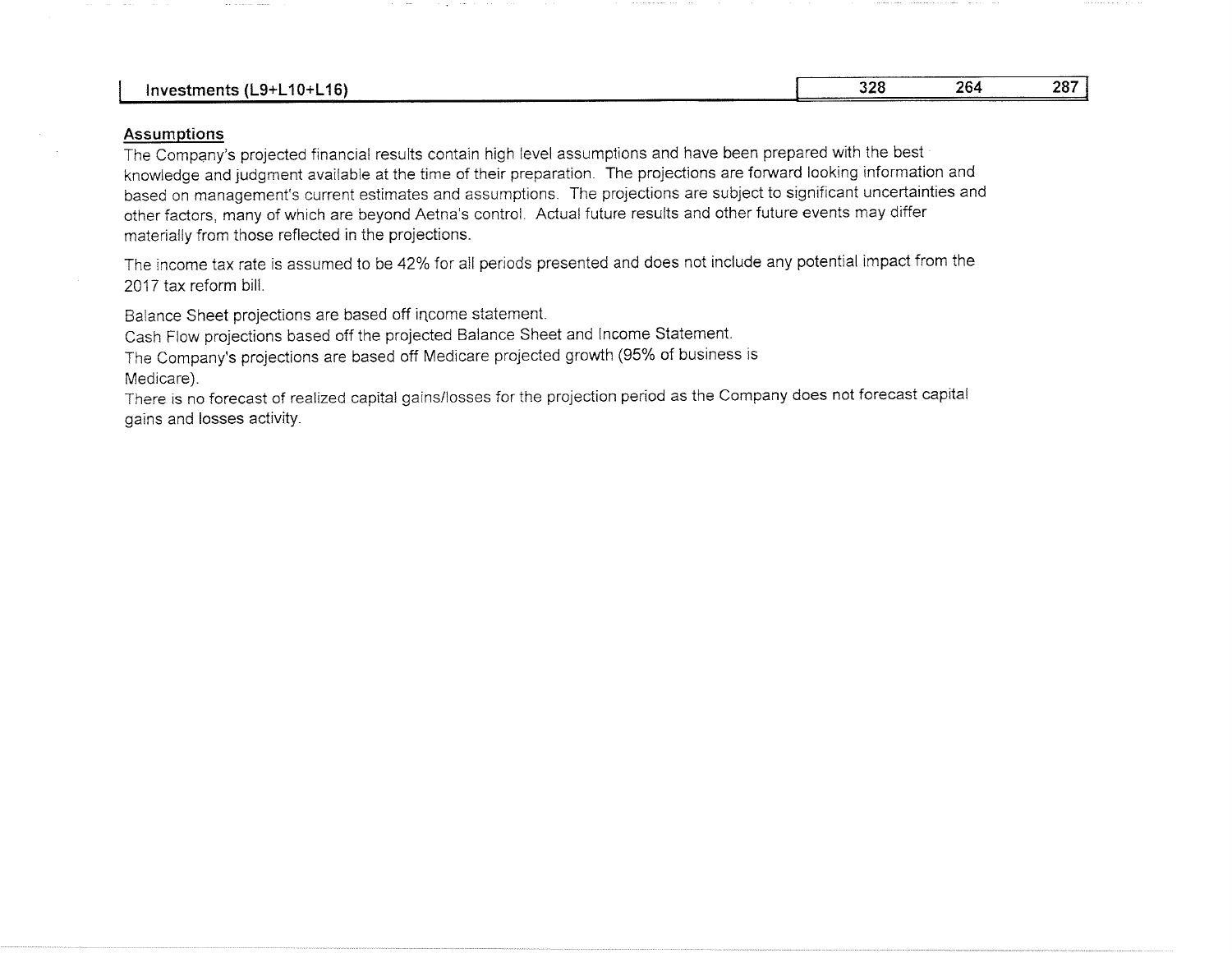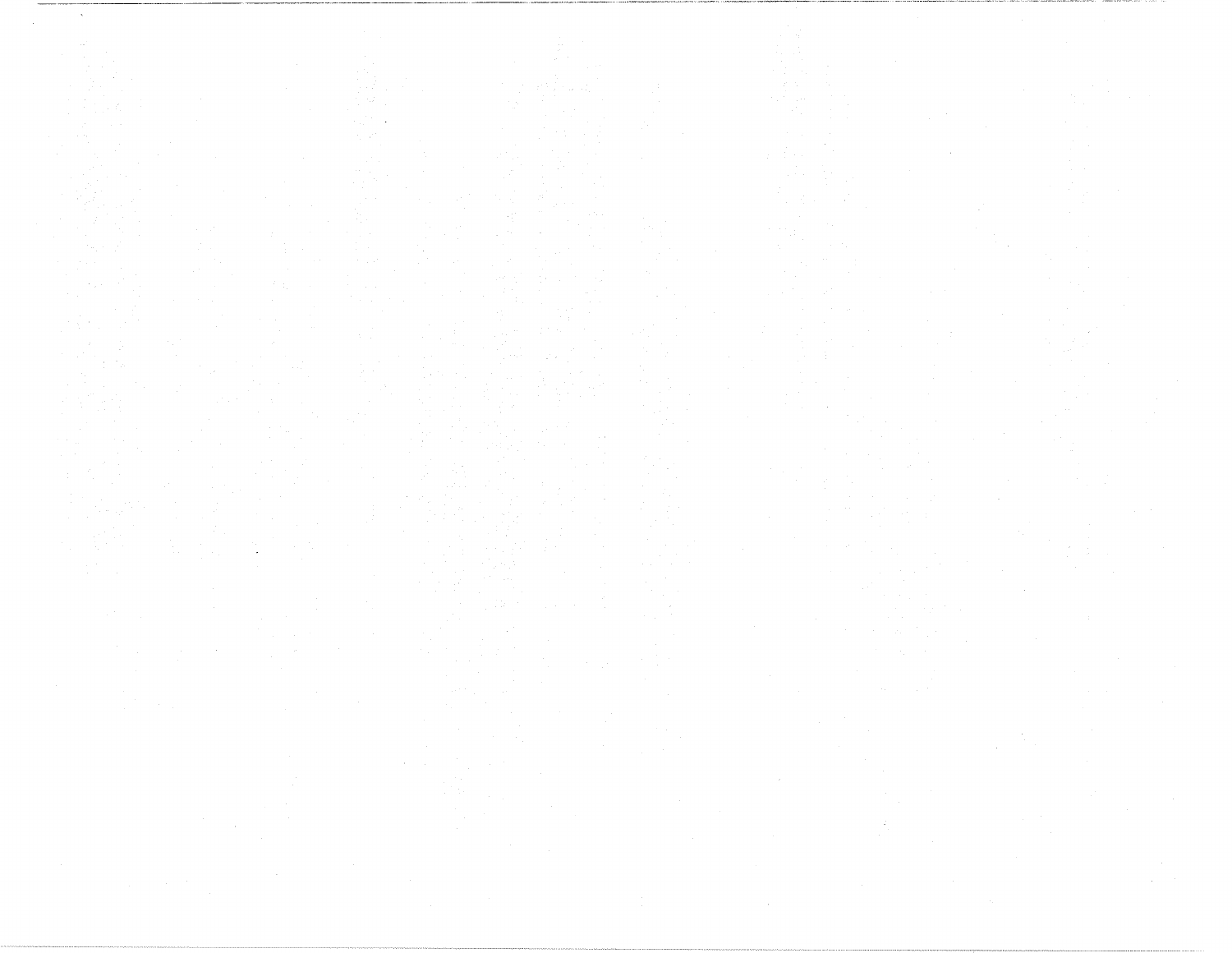# Aetna Health and Life Insurance Company

|                                                       | 2018    | 2019     | 2020      |
|-------------------------------------------------------|---------|----------|-----------|
| <b>Admitted Assets</b>                                |         |          |           |
| <b>Bonds</b><br>1.                                    | 123,128 | 81,344   | 76,424    |
| <b>Stock</b><br>2.                                    | 1,550   | 1,550    | 1,550     |
| 3.<br>Real Estate/Mortgage Investments                |         |          |           |
| <b>Affiliated Investments</b><br>4.                   |         |          |           |
| <b>Affiliated Receivables</b><br>5.                   |         |          |           |
| <b>Cash/Cash Equivalents</b><br>I6.                   | 126,023 | 126,023  | 126,023   |
| Separate Account Assets<br>7.                         |         |          |           |
| All Other Assets<br>8.                                | 7,687   | 7,687    | 7,687     |
| <b>Total Assets</b><br>9.                             | 258,388 | 216,604  | 211,684   |
| Liabilities                                           |         |          |           |
| 10. Losses (Unpaid Claims for Life & Health Policies) | 7,074   | 8,201    | 9,431     |
| 11. Reserve for Life Policies                         |         |          |           |
| 12. Reserve for Accident and Health Policies          | 37,414  | 43,376   | 49,881    |
| 13. Ceded Reinsurance Payable                         |         |          |           |
| 14. Payable to Parents, Subsidiaries & Affiliates     |         |          |           |
| 15. All Other Liabilities                             | 20,597  | 23,893   | 27,478    |
| 16. Asset Valuation Reserve(AVR)                      | 44,204  | 44,204   | 44,204    |
| 17. Separate Account Liabilities                      |         |          |           |
| 18. Total Liabilities(10+11+12+13+14+15+16+17)        | 109,289 | 119,673  | 130,993   |
| Capital and Surplus                                   |         |          |           |
|                                                       |         |          |           |
| 19. Capital Stock                                     | 2,500   | 2,500    | 2,500     |
| 20. Gross Paid In and Contributed Surplus             | 99,010  | 99,010   | 99,010    |
| 21. Surplus Notes<br>22. Unassigned Surplus           | 47,589  | (4, 579) | (20, 819) |
| 23. Other Items(elaborate)                            |         |          |           |
| 24. Total Capital and Surplus (19+20+21+22+23)        | 149,099 | 96,931   | 80,691    |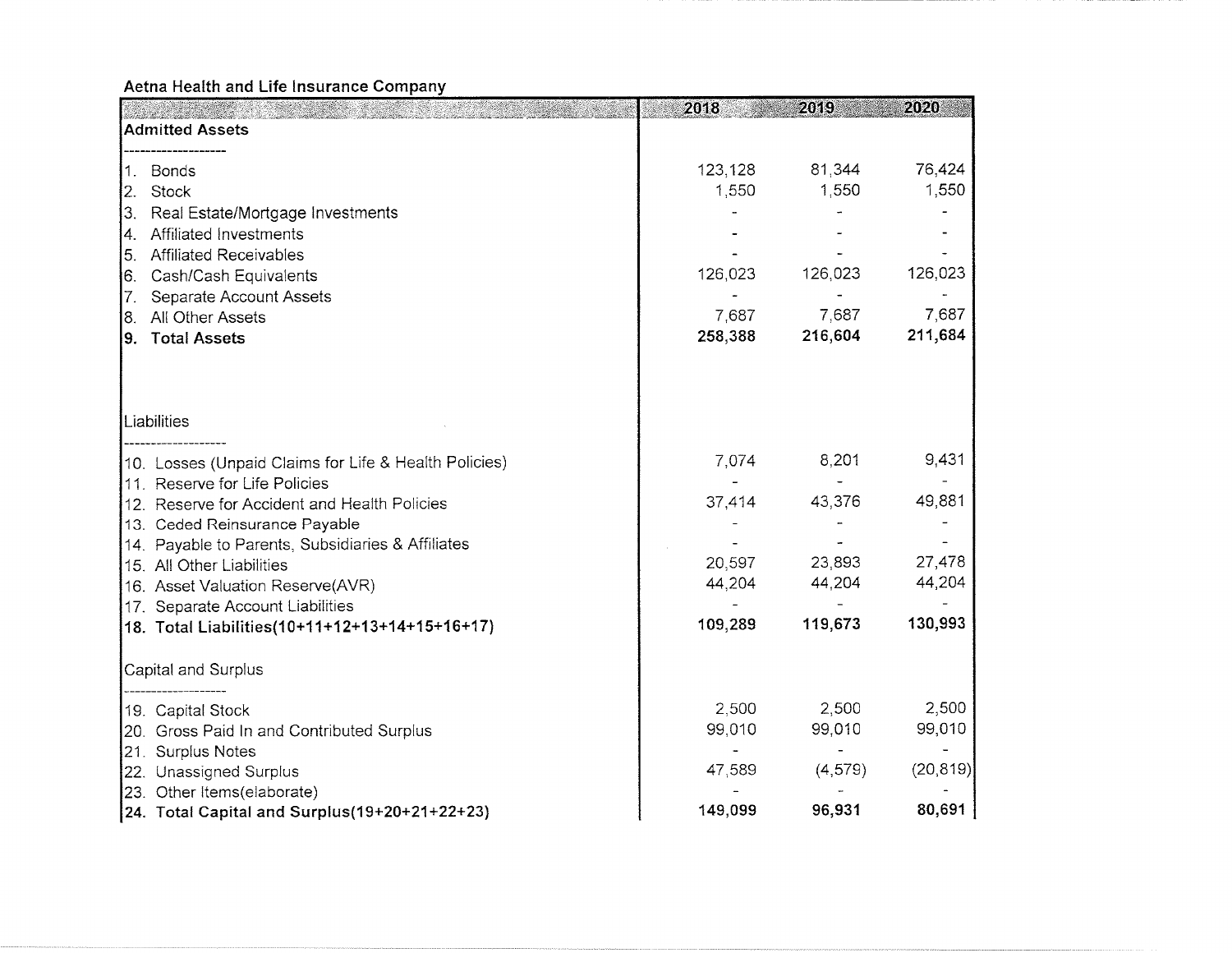| 25. Authorized Control Level Risk-Based Capital | 15,300  | 17,700  | 20,400  |
|-------------------------------------------------|---------|---------|---------|
| 26. Calculated Risk-Based Capital (24/25)       | 1263.4% | 797.4%  | 612.2%  |
|                                                 |         |         |         |
|                                                 | 2018    | 2019    | 2020    |
| 1. Net Premiums (All Business)                  | 357,400 | 414,600 | 476,800 |
| Net Investment Income<br>$2_{1}$                | 1,700   | 1,900   | 2,100   |
| 3. Reinsurance Ceding Commissions               |         |         |         |
| 4. Miscellaneous Income                         |         |         |         |
| 5. Total $(1+2+3+4)$                            | 359,100 | 416,500 | 478,900 |
|                                                 |         |         |         |
| Less:                                           |         |         |         |
| 6. Death Benefits                               |         |         |         |
| 7. Matured Endowments                           |         |         |         |
| 8. Annuity Benefits                             |         |         |         |
| 9. Accident and Health Policy Benefits          | 250,100 | 289,900 | 333,400 |
| 10. Surrender Benefits and Other Fund           |         |         |         |
| Withdrawals                                     |         |         |         |
| <b>Group Conversions</b><br>11.                 |         |         |         |
| 12. Interest on Policy and Contract Funds       |         |         |         |

94,900

 $\ddot{\phantom{a}}$ 

 $\overline{\phantom{a}}$ 

25,100

388,000

 $(28, 900)$ 

17,900

106,700

 $\ddot{\phantom{0}}$ 

 $\blacksquare$ 

 $\blacksquare$ 

 $\overline{a}$ 

28,700

446,100

 $(29, 600)$ 

20,800

116,900

 $\blacksquare$ 

23,900

32,700

506,900

 $(28,000)$ 

 $\overline{a}$ 

- 13. Commissions on Premiums and Annuity **Considerations - Direct Business**
- 14. Commissions and Expense Allowances on Reinsurance Assumed
- 15. Increase in Aggregate Reseves
- 16. Net Transer (to) or from Separate Accounts Net of Reinsurance
- 17. Other Expenses \*
- 18. Total Expenses (sum6...17)
- 19. Net Gain (Loss) from Operations Before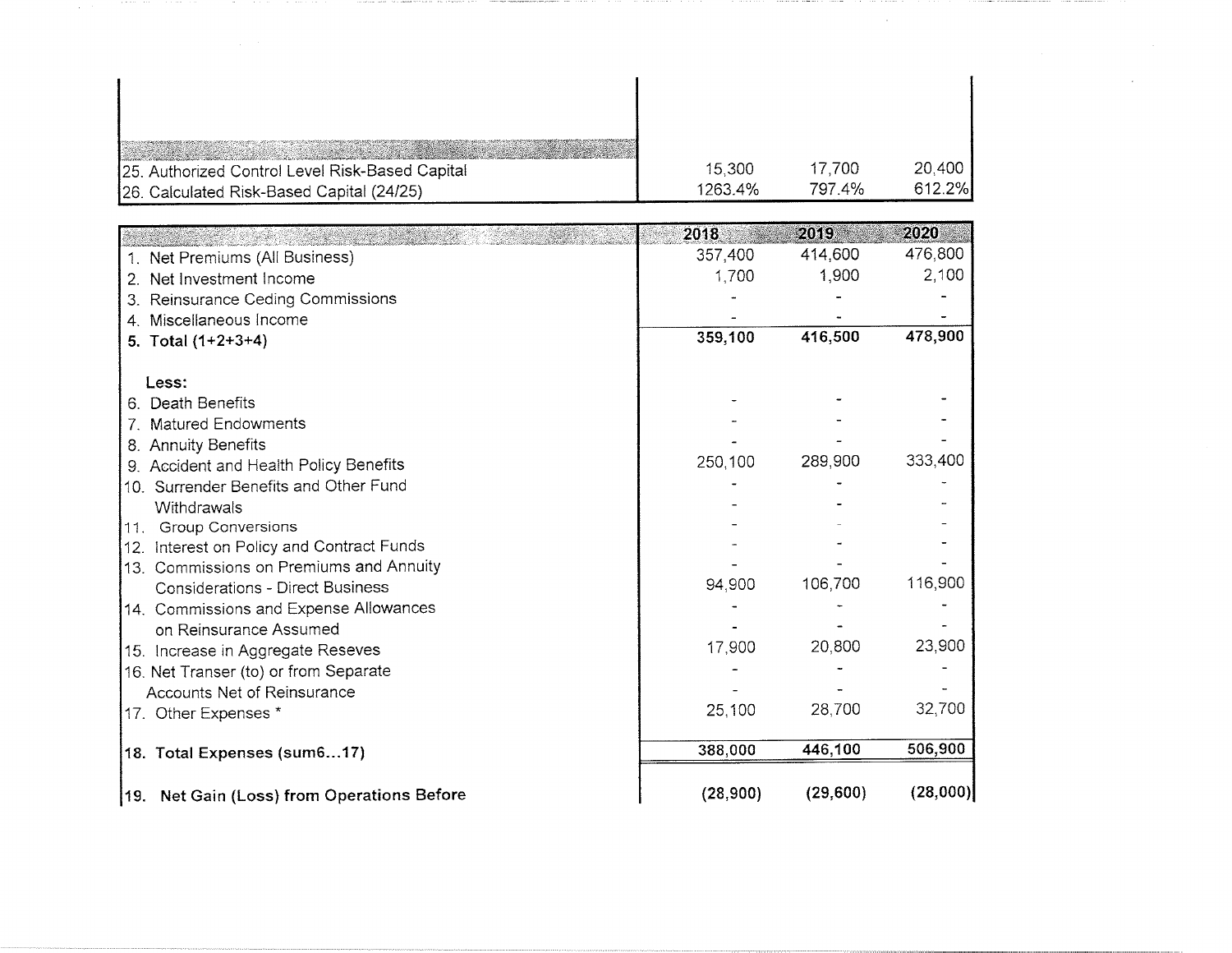| Dividends and Federal Income Taxes(5-17)                              |           |           |           |
|-----------------------------------------------------------------------|-----------|-----------|-----------|
| 20. Federal Income Taxes                                              | (12, 138) | (12, 432) | (11,760)  |
| 21. Net Realized Capital Gains (Losses)<br>22. Less Capital Gains Tax |           |           |           |
| [23. Net income((19-20)+(21-22))                                      | (16, 762) | (17, 168) | (16, 240) |
| 24. Prior YE Surplus                                                  | 255,861   | 149,099   | 96,931    |
| 25. Net Income                                                        | (16, 762) | (17, 168) | (16, 240) |
| 26. Capital Increases                                                 |           |           |           |
| 27. Other Increases (Decreases)                                       |           |           |           |
| 28. Dividends to Stockholders                                         | 90,000    | 35,000    |           |
| 29. YE Surplus                                                        | 149,099   | 96,931    | 80,691    |
| l*ltemize in Assumptions                                              |           |           |           |

 $\mathcal{L}(\mathcal{L}(\mathcal{L}))$  and  $\mathcal{L}(\mathcal{L}(\mathcal{L}))$  . The contribution of  $\mathcal{L}(\mathcal{L})$ 

|                                                                                    | 2018      | 20.9      | 2020     |
|------------------------------------------------------------------------------------|-----------|-----------|----------|
| <b>Cash From Operations</b>                                                        |           |           |          |
| Premiums Collected Net of Reinsurance                                              | 357,400   | 414,600   | 476,800  |
| <b>Benefits Paid</b><br>$2 -$                                                      | 260,442   | 303,612   | 349,564  |
| <b>Underwriting Expenses Paid</b><br>З.                                            | 120,000   | 132,104   | 146,015  |
| 4. Total Cash From Underwriting (L1-L2-L3)                                         | (23, 042) | (21, 115) | (18,780) |
|                                                                                    |           |           |          |
| 5. Net Investment Income                                                           | 1,700     | 1,900     | 2,100    |
| Other Income<br>I6.                                                                |           |           |          |
| Dividends to Policyholders<br>7.                                                   |           |           |          |
| 8. Federal and Foreign Income Taxes (Paid) Recovered                               | 12,138    | 12,432    | 11,760   |
| 9. Net Cash From Operations (L4+L5+L6-L7+L8)                                       | (9,204)   | (6, 783)  | (4,920)  |
| <b>Cash From Investments</b>                                                       |           |           |          |
| 10. Net Cash from Investments                                                      | 99,204    | 41,783    | 4,920    |
| <b>Cash From Financing and Misc Sources</b><br>Capital and paid in Surplus<br> 11. |           |           |          |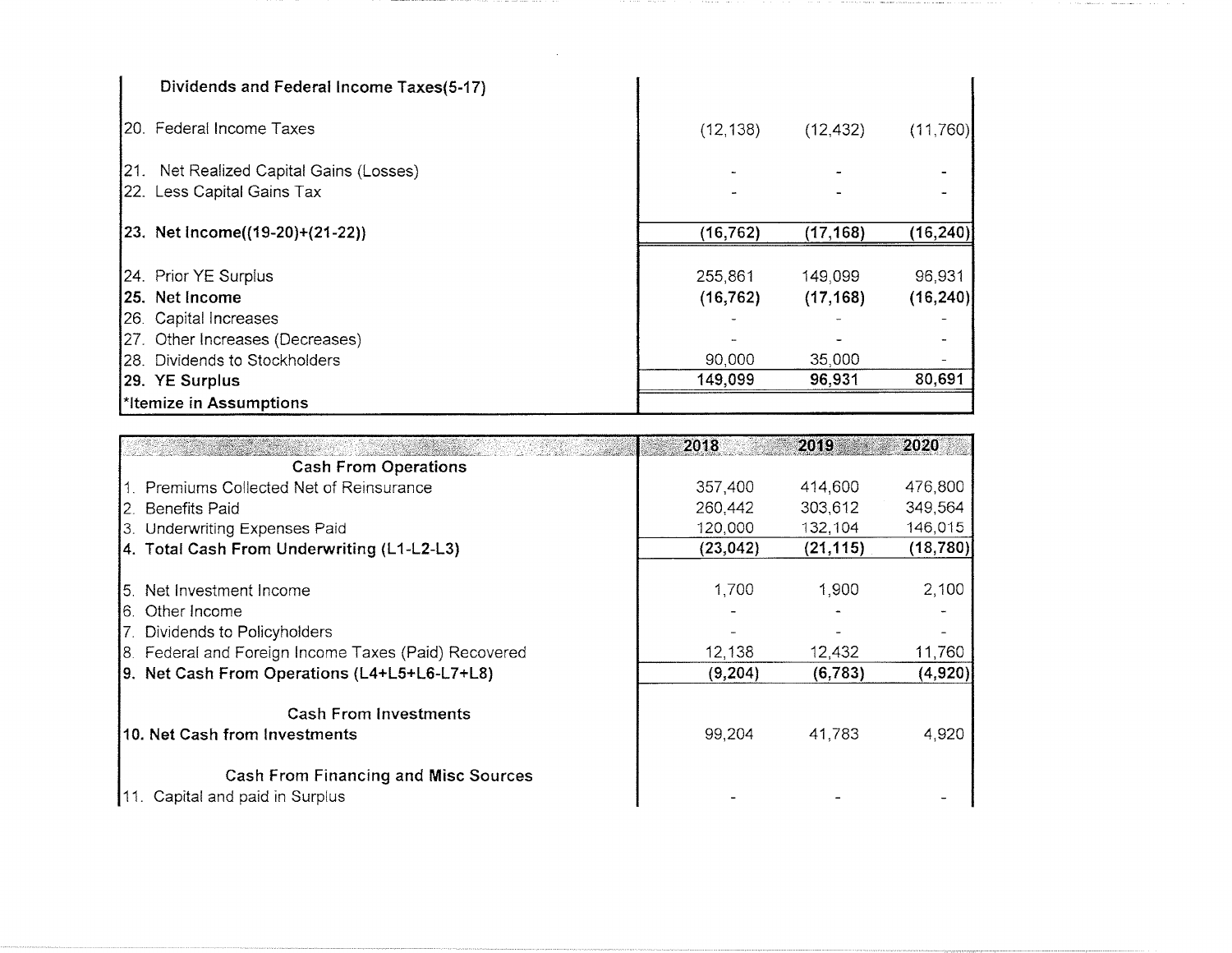| 12. Surplus Notes                                        |          |          |  |
|----------------------------------------------------------|----------|----------|--|
| 13. Borrowed Funds                                       |          |          |  |
| 14. Dividends                                            | 90.000   | 35,000   |  |
| 15. Other Cash Provided (Applied)                        |          |          |  |
| 16. Net Cash from Financing and Misc Sources             |          |          |  |
| (L11+L12+L13-L14+L15)                                    | (90,000) | (35.000) |  |
|                                                          |          |          |  |
| 17. Net Change in Cash, Cash Equivalents and Short -Term |          |          |  |
| Investments (L9+L10+L16)                                 |          | (0)      |  |

The Company's projected financial results contain high level assumptions and have been prepared with the best knowledge and judgment available at the time of their preparation. The projections are forward looking information and based on management's current estimates and assumptions. The projections are subject to significant uncertainties and other factors, many of which are beyond Aetna's control. Actual future results and other future events may differ materially from those reflected in the projections.

Balance Sheet projections are based off income statement.

Cash Flow projections based off the projected Balance Sheet and Income Statement.

Premiums are based on new business growth rates experienced when launching medicare supplement products and anticipated rate increases on renewal business.

Medical expenses and death/surrender benefits (where applicable) are based on medical loss ratios and actual historical experience. Commission estimates are derived from commission schedules in place and aging of the block of business.

Other expenses include general insurance expenses, insurance taxes, licenses, and fees and are based on historical percentage of premiums.

The income tax rate is assumed to be 42% for all periods presented and does not include any potential impact from the 2017 tax reform bill.

Miscellaneous Income kept in line with prior years.

There is no forecast of realized capital gains/losses for the projection period as the Company does not forecast capital gains and losses activity.

Anticipated capital contributions are based upon Aetna's commitment to fund losses resulting from growth, as proven by a history of such capital contributions.

Assumes Congress does not pass legislation which materially impacts traditional Medicare or Medicare Supplement (Medigap) insurance, thereby affecting premiums and losses.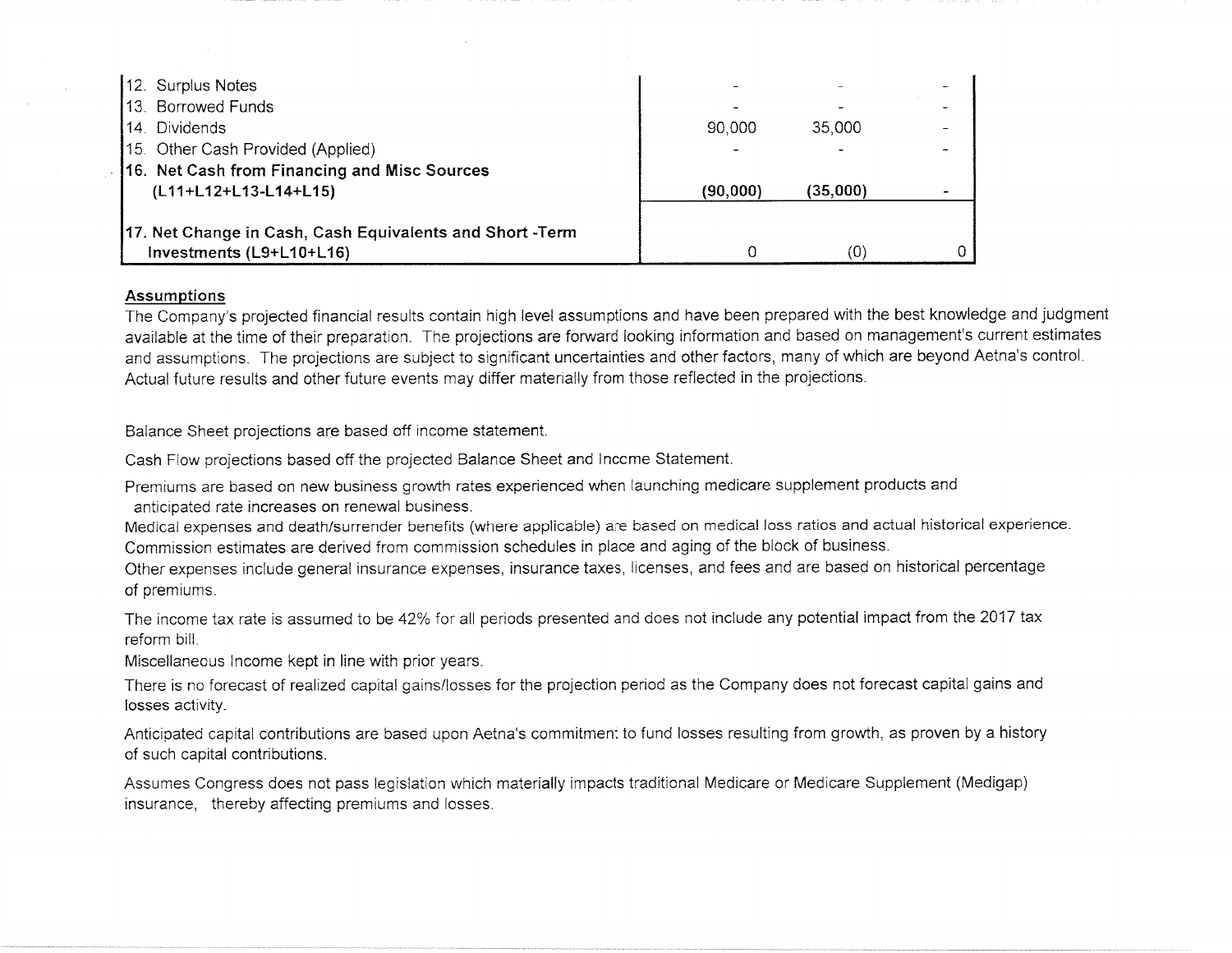Asset mix kept constant over time based on historical results.

 $\mathcal{L}^{\text{max}}_{\text{max}}$ 

 $\label{eq:2.1} \frac{1}{\sqrt{2\pi}}\int_{\mathbb{R}^3}\frac{1}{\sqrt{2\pi}}\int_{\mathbb{R}^3}\frac{1}{\sqrt{2\pi}}\int_{\mathbb{R}^3}\frac{1}{\sqrt{2\pi}}\int_{\mathbb{R}^3}\frac{1}{\sqrt{2\pi}}\int_{\mathbb{R}^3}\frac{1}{\sqrt{2\pi}}\int_{\mathbb{R}^3}\frac{1}{\sqrt{2\pi}}\frac{1}{\sqrt{2\pi}}\int_{\mathbb{R}^3}\frac{1}{\sqrt{2\pi}}\frac{1}{\sqrt{2\pi}}\int_{\mathbb{R}^3}\frac{$ 

 $\sim$  100  $\pm$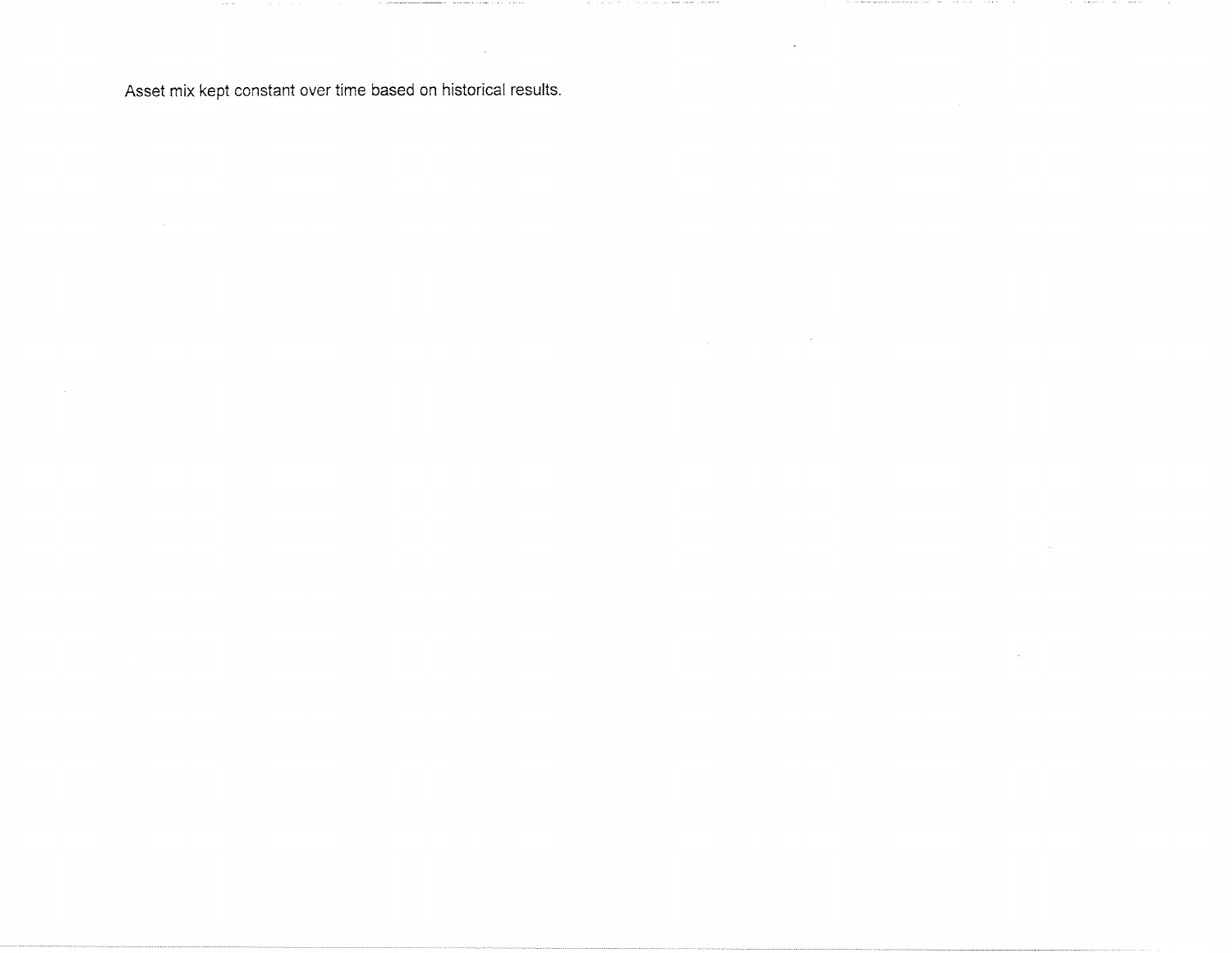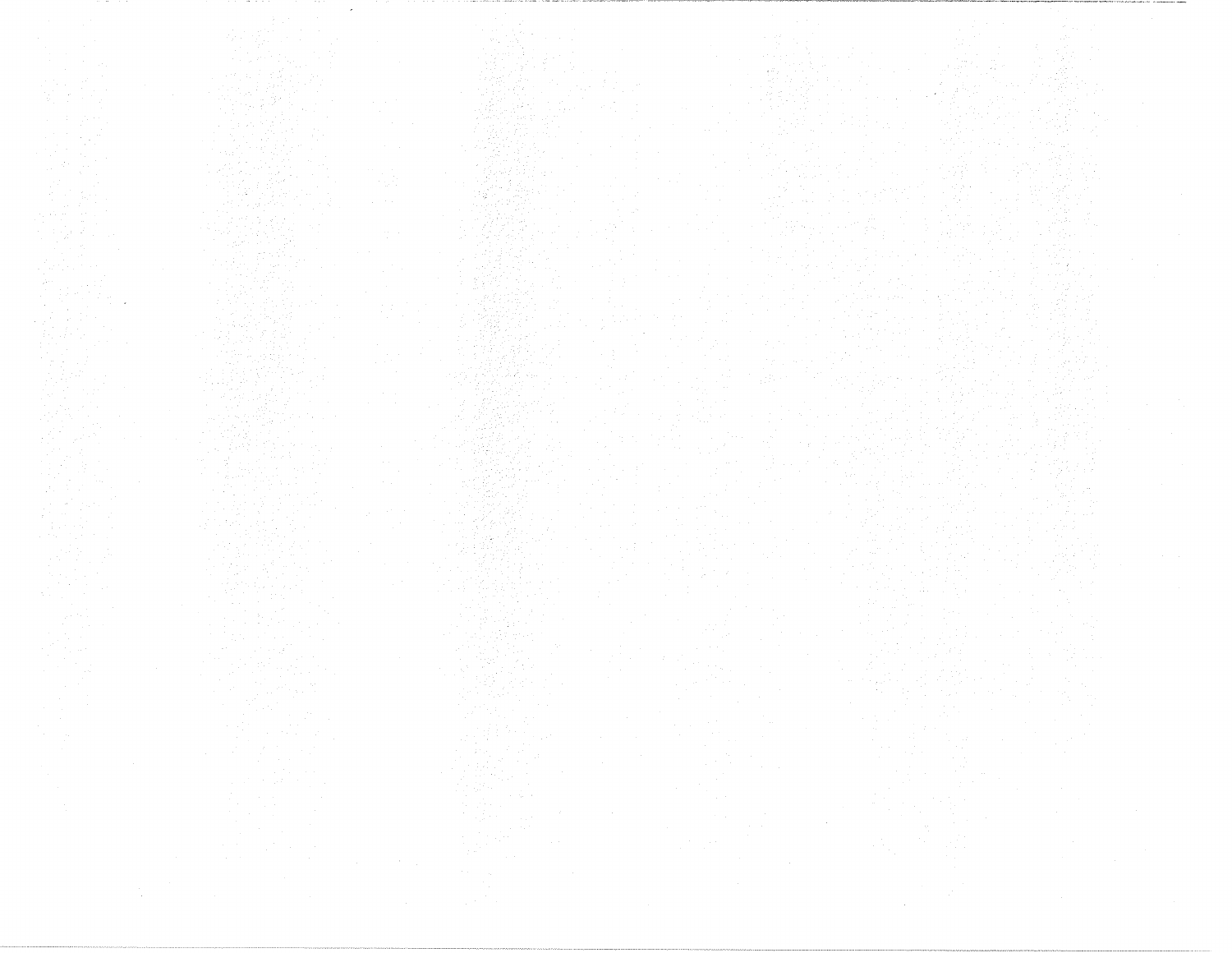| <b>Balance Sheet</b><br><b>Admitted Assets</b>             | 2018    | 2019    | 2020              |
|------------------------------------------------------------|---------|---------|-------------------|
|                                                            |         |         |                   |
| 1. Bonds                                                   | 1,014   | 1,017   | 1,033             |
| Stock<br> 2.                                               |         |         |                   |
| 3. Real Estate/Mortgage Investments                        |         |         |                   |
| 4. Affiliated Investments                                  |         |         |                   |
| 5. Affiliated Receivables                                  |         |         |                   |
| <b>Cash/Cash Equivalents</b><br>16.                        | 2,190   | 2,214   | 2,241             |
| Aggregate write in for assets<br>17.                       | 6       | 13      | 11                |
| 8. Total Assets (1+2+3+4+5+6+7)                            | 3,210   | 3,244   | 3,285             |
| <b>Liabilities</b>                                         |         |         |                   |
| 9. Losses (Unpaid Claims for Accident and Health Policies) |         |         |                   |
| 10. Unpaid claims adjustment expenses                      |         |         |                   |
| 11. Reserve for Accident and Health Policies               |         |         |                   |
| 12. Ceded Reinsurance Payable                              |         |         |                   |
| 13. Payable to Parents, Subsidiaries & Affiliates          |         |         |                   |
| 14. MLR rebates                                            |         |         |                   |
| 15. Premiums received in advanced                          |         |         |                   |
| 16. All other Liabilites                                   | 1<br>1  | 1<br>1  | 1<br>$\mathbf{1}$ |
| 17. Total Liabilities (9+10+11+12+13+14+15+16)             |         |         |                   |
| <b>Capital and Surplus</b>                                 |         |         |                   |
| 18. Capital Stock                                          | 2,310   | 2,310   | 2,310             |
| 19. Gross Paid In and Contributed Surplus                  |         |         |                   |
| 20. Surplus Notes                                          | 899     | 933     | 974               |
| 21. Unassigned Surplus                                     |         |         |                   |
| 22. Other Items(elaborate)                                 |         |         |                   |
| 23. Total Capital and Surplus(18+19+20+21+22)              | 3,209   | 3,243   | 3,284             |
|                                                            | \$<br>8 | 8<br>\$ | 9<br>\$           |
| 24. Authorized Control Level Risk-Based Capital            |         |         |                   |

 $\sim$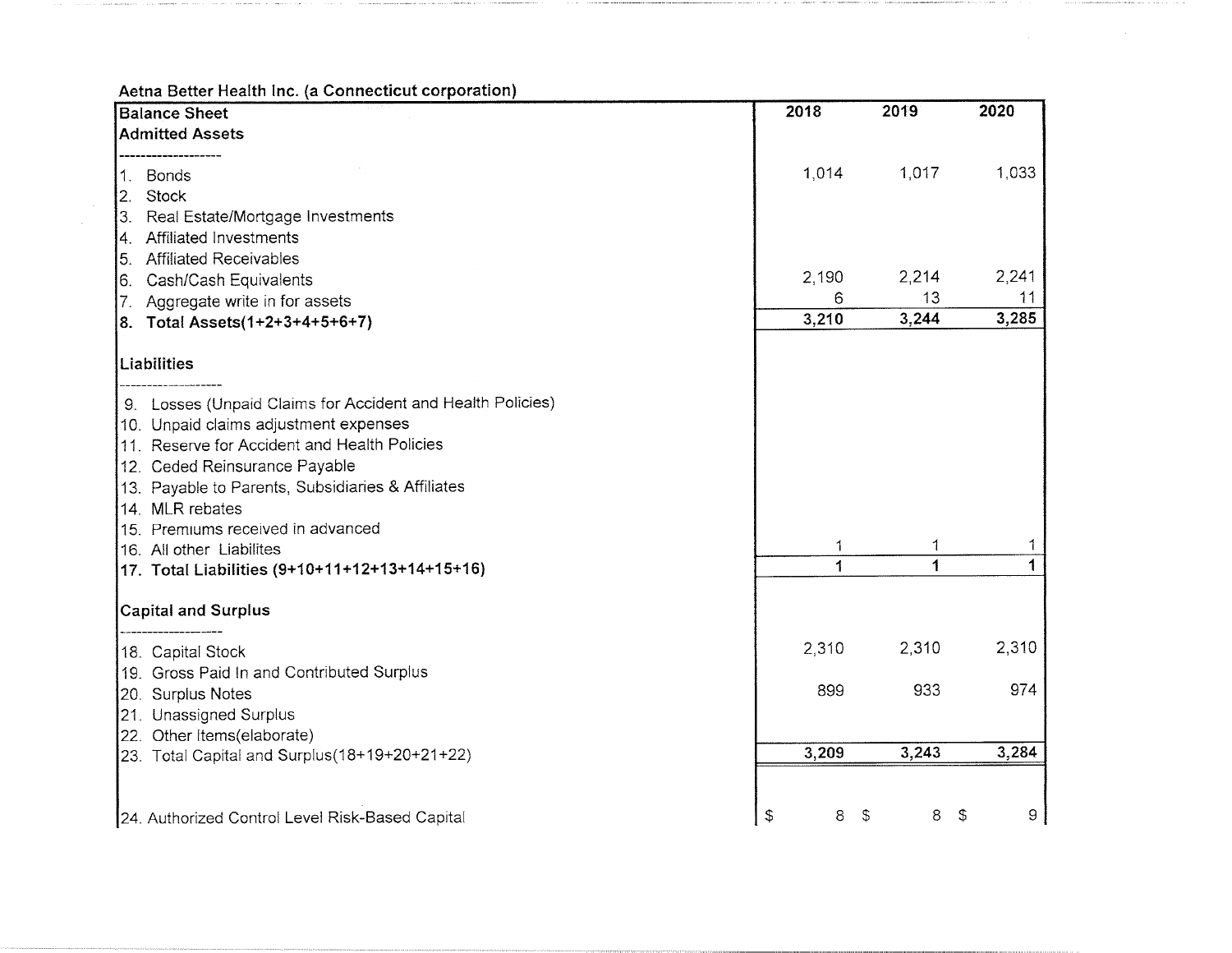25. Calculated Risk-Based Capital (23/24)

 $\sim \omega$ 

inter in the

nnam hanskar er skotst til forskeller i den formaler og statsmenet og statsmenet for statsmenet i forskeller i

| P&L                                                        | 2018 | 2019           | 2020                 |
|------------------------------------------------------------|------|----------------|----------------------|
| 1. Member months                                           |      |                |                      |
| 2. Net Premium Income                                      |      |                |                      |
| 3. Fee for Service                                         |      |                |                      |
| 4. Risk Revenue                                            |      |                |                      |
| 5. Change in unearned premium reserves                     |      |                |                      |
| 6. Aggregate write in for other health related revenue     |      |                |                      |
| 7. Aggregate write in for other non-health related revenue |      |                |                      |
| 8. Total (L2+L3+L4+L5+L6+L7)                               |      | $\blacksquare$ |                      |
| <b>Hospital and Medical:</b>                               |      |                |                      |
| 9. Hospital/Medical Benenfits                              | (50) | (38)           | (28)                 |
| 10. Other professional Services                            |      |                |                      |
| 11. Prescription Drugs                                     |      |                |                      |
| 12. Aggregate write ins for other hospital/medical         |      |                |                      |
| 13. Subtotal (L9+L10+L11+L12)                              | (50) | (38)           | (28)                 |
| Less:                                                      |      |                |                      |
| 14. Reinsurance recoveries                                 |      |                |                      |
| 15. Total hospital and Medical (L13 -L14)                  | (50) | (38)           | (28)                 |
| 16. Non health claims                                      |      |                |                      |
| 17. Claims adjustment expenses                             |      |                |                      |
| 18. General admin expenses                                 | 1    | 1              | $\blacktriangleleft$ |
| 19. Increase in reserves for accident and health contacts  |      |                |                      |
| 20. Total underwriting deductions (L15+L16+L17+L18+L19)    | (49) | (37)           | (27)                 |
| 21. Net underwriting gain or loss (L8 -L20)                | 49   | 37             | 27                   |
| 22. Net investment income earned                           | 29   | 22             | 44                   |
| 23. Aggregate write in for other income or expenses        |      |                |                      |
| 24. Federal Income Taxes                                   | 33   | 25             | 30                   |
| 25. Net Realized Capital Gains (Losses)                    |      |                |                      |
| 26. Less Capital Gains Tax                                 |      |                |                      |
| 27. Net Income (L21+L22+L23-L24+L25)                       | 45   | 34             | 41                   |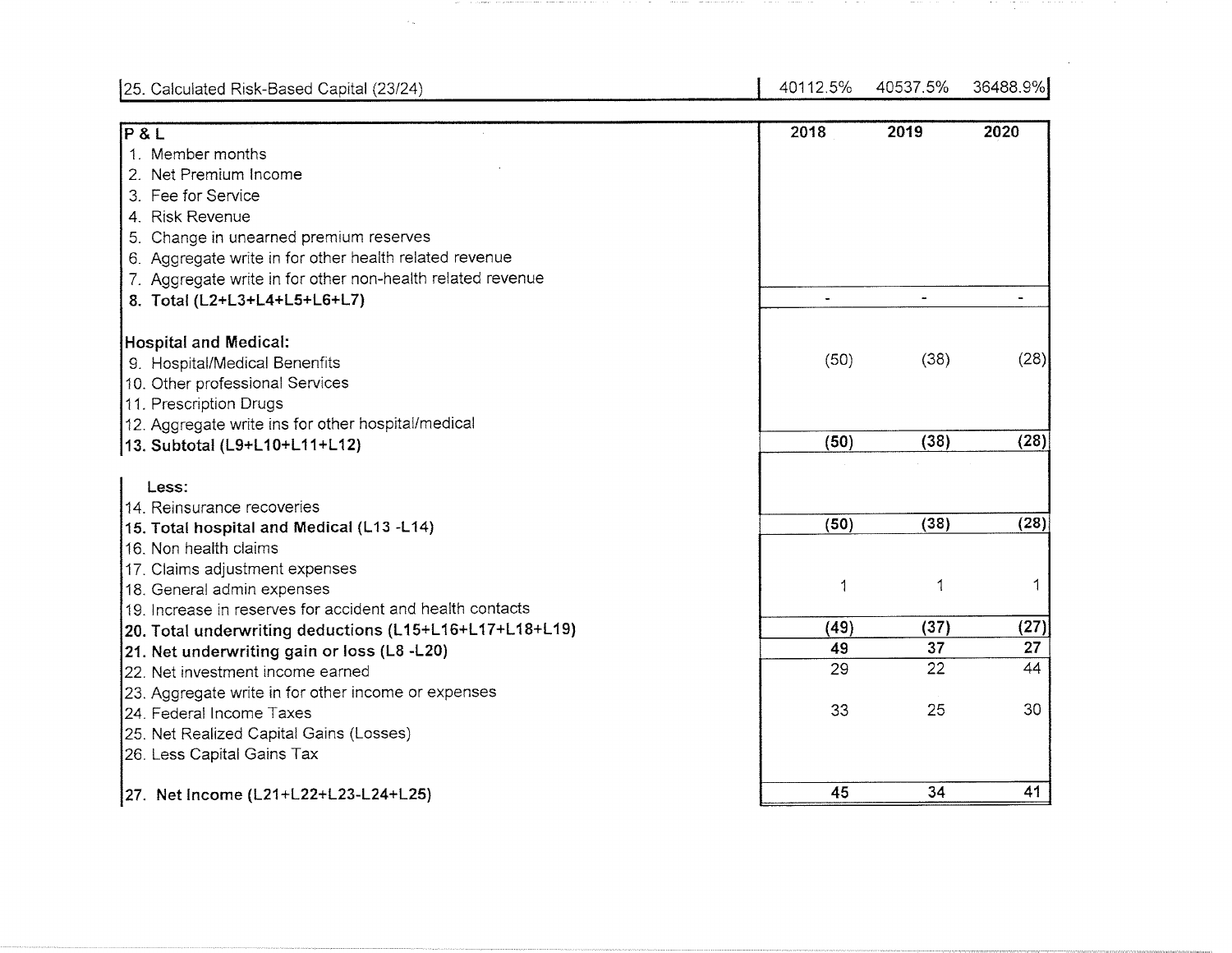| 28. Prior YE Surplus                  | 3,164 | 3.209 | 3.243 |
|---------------------------------------|-------|-------|-------|
| 29. Net Income                        | 45    | 34    | 41    |
| 130. Capital Increases                |       |       |       |
| 31. Other Increases (Decreases)       |       |       |       |
| 132. Dividends to Stockholders        |       |       |       |
| [33. YE Surplus (L28+L29+L30+L31-L32) | 3,209 | 3.243 | 3,284 |
| temize in Assumptions                 |       |       |       |

 $\alpha$  , and the second constant  $\alpha$  , and the second constant  $\alpha$  , and  $\alpha$ 

the company of the company of the company of the company of the company of the company of the company of the company of the company of the company of the company of the company of the company of the company of the company

and the control of

a conservation of the above many conservations and analyzes of the conservation of the conservation of the conservation of the conservation of the conservation of the conservation of the conservation of the conservation of

| <b>Cash Flow</b>                                         | 2018           | 2019 | 2020 |
|----------------------------------------------------------|----------------|------|------|
| <b>Cash From Operations</b>                              |                |      |      |
| 1. Premiums Collected Net of Reinsurance                 |                |      |      |
| 2. Benefits Paid                                         | (50)           | (38) | (28) |
| 3. Underwriting Expenses Paid                            | 2              |      |      |
| 4. Total Cash From Underwriting (L1-L2-L3)               | 48             | 37   | 27   |
| 5. Net Investment Income                                 | 30             | 23   | 41   |
| 6. Other Income                                          |                |      |      |
| 7. Dividends to Policyholders                            |                |      |      |
| 8. Federal and Foreign Income Taxes (Paid) Recovered     | (38)           | (33) | (25) |
| 9. Net Cash From Operations (L4+L5+L6-L7+L8)             | 40             | 27   | 43   |
| <b>Cash From Investments</b>                             |                |      |      |
| 10. Net Cash from Investments                            | (11)           | (3)  | (16) |
| <b>Cash From Financing and Misc Sources</b>              |                |      |      |
| 11. Capital and paid in Surplus                          |                |      |      |
| 12. Surplus Notes                                        |                |      |      |
| 13. Borrowed Funds                                       |                |      |      |
| 14. Dividends                                            |                |      |      |
| 15. Other Cash Provided (Applied)                        |                |      |      |
| 16. Net Cash from Financing and Misc Sources             |                |      |      |
| (L11+L12+L13-L14+L15)                                    | $\blacksquare$ |      |      |
| 17. Net Change in Cash, Cash Equivalents and Short -Term |                |      |      |